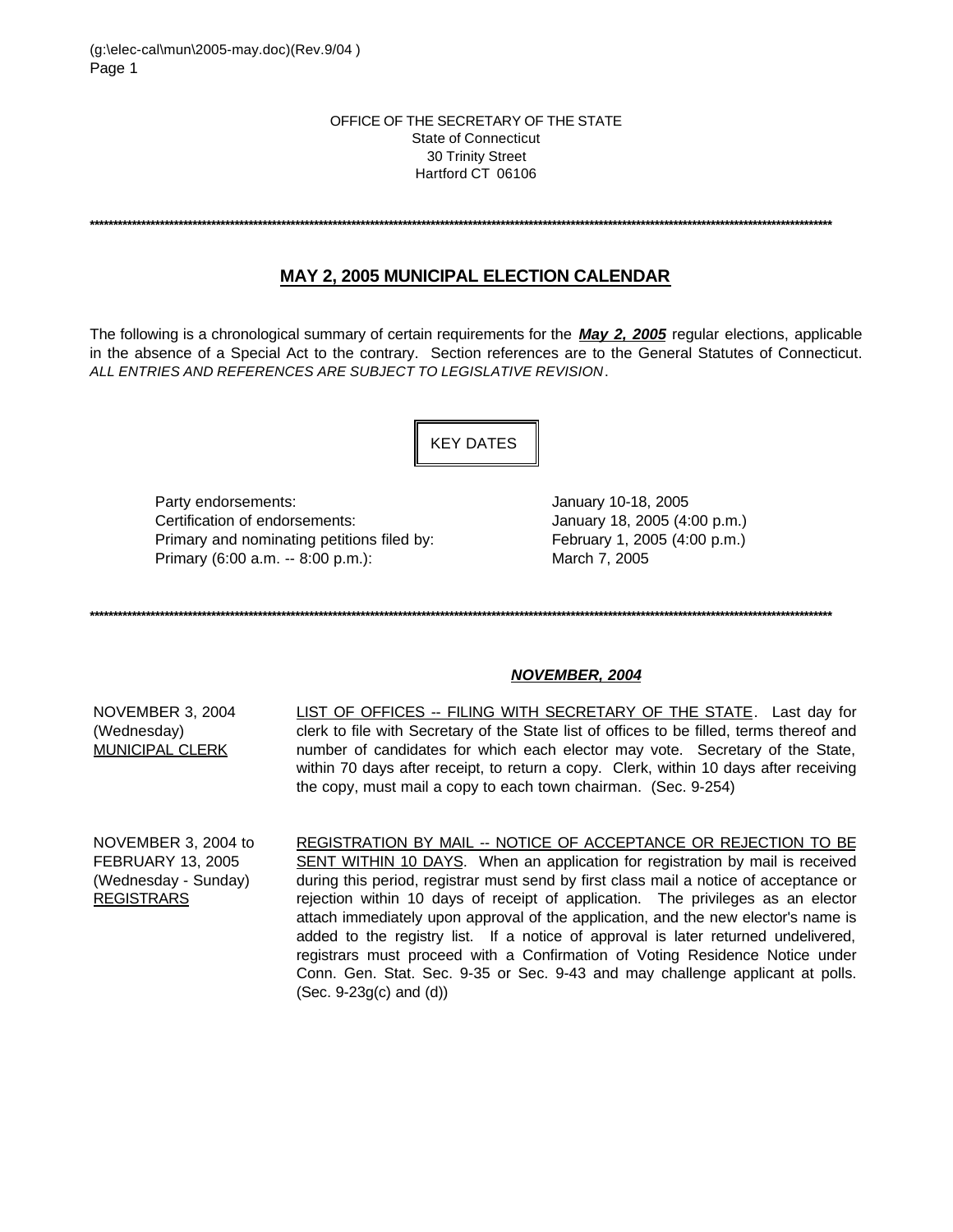NOVEMBER 10, 2004 (Wednesday) POLITICAL PARTIES

PARTY RULES. Last day to file with Secretary of the State change in party rules regarding the method of party endorsement for a candidate to run for municipal office if endorsement made on, January 10, 2005. If endorsement is made on January 18, 2005, then November 18, 2004 is last day. At least 60 days before endorsement, one copy of party rules governing such endorsement must be filed with the Secretary of the State. One copy of revised local party rules (and any amendments thereto) must also be filed forthwith with town clerk and state central committee. (Applies only when new rules are adopted or existing rules are amended or rescinded.) (Secs. 9-372(5)(B), 9-374 and 9-375)

## *DECEMBER, 2004*

| DECEMBER 6, 2004<br>(Monday)<br><b>REGISTRARS</b><br><b>MUNICIPAL CLERK</b> | POLLING PLACE -- ADJACENT DISTRICT -- PRIMARY. Last day for registrars,<br>when necessary, to designate to the municipal clerk a polling place in an adjacent<br>voting district for municipal primary. Within 10 days after such filing, municipal<br>clerk to publish notice. (Sec. 9-168b)                                                                                                                               |
|-----------------------------------------------------------------------------|-----------------------------------------------------------------------------------------------------------------------------------------------------------------------------------------------------------------------------------------------------------------------------------------------------------------------------------------------------------------------------------------------------------------------------|
| DECEMBER 6, 2004<br>(Monday)<br><b>LEGISLATIVE BODY</b>                     | VOTING DISTRICTS. Last day to make changes in the boundaries of voting<br>districts for municipal primary. (Sec. 9-169)                                                                                                                                                                                                                                                                                                     |
| DECEMBER 7, 2004<br>(Tuesday)<br><b>REGISTRARS</b>                          | PARTY TRANSFER -- MUNICIPAL PRIMARY. Last day that an enrolled elector<br>can transfer from one party to another and be eligible to vote in municipal primary of<br>new party. (Sec. 9-59)                                                                                                                                                                                                                                  |
|                                                                             | JANUARY, 2005                                                                                                                                                                                                                                                                                                                                                                                                               |
| <b>JANUARY 3, 2005</b><br>(Monday)<br><b>REGISTRARS</b>                     | ADMISSION OF ELECTORS AT PUBLIC HIGH SCHOOLS. Between January 1st<br>and the last day of the school year, registrars must hold one registration session at<br>each public high school in town. (Sec. 9-17(c))                                                                                                                                                                                                               |
| <b>JANUARY 3, 2005</b><br>(Monday)                                          | NOMINATING PETITION FORMS. Secretary of the State may begin issuing<br>nominating petition forms for offices to be contested at the regular election. (Sec.<br>9-453b)                                                                                                                                                                                                                                                      |
| <b>JANUARY 4, 2005</b><br>(Tuesday)<br><b>TOWN CHAIRMEN</b>                 | NOTICE OF CAUCUS. Last day to publish notice of endorsement caucus, if<br>caucus is the endorsing authority for municipal office, if caucus is held on January<br>10, 2005. If caucus is held January 18, 2005, then January 11, 2005 is the last<br>day. Notice must be published at least 5 full days before the caucus. Party rules<br>may require earlier notice. (Sec. 9-390)                                          |
| <b>JANUARY 5, 2005</b><br>(Wednesday)<br><b>REGISTRARS</b>                  | WAIVER OF ACCESSIBILITY OF POLLING PLACE. Last day that registrars may<br>file with Secretary of the State a request for a waiver to provide accessible polling<br>place for physically disabled, for primary. (Sec. 9-168d)                                                                                                                                                                                                |
| <b>JANUARY 6, 2005</b><br>(Thursday)<br><b>MINOR PARTIES</b>                | MINOR PARTY RULES. Minor parties must have filed with the Secretary of the<br>State, by this date, party rules regulating the manner in which the party nominates<br>candidates for public offices for which it has minor party status. One copy of<br>revised local party rules (and any amendments thereto) must also be filed forthwith<br>with town clerk and the Secretary of State. (Secs. 9-372(6), 9-374 and 9-375) |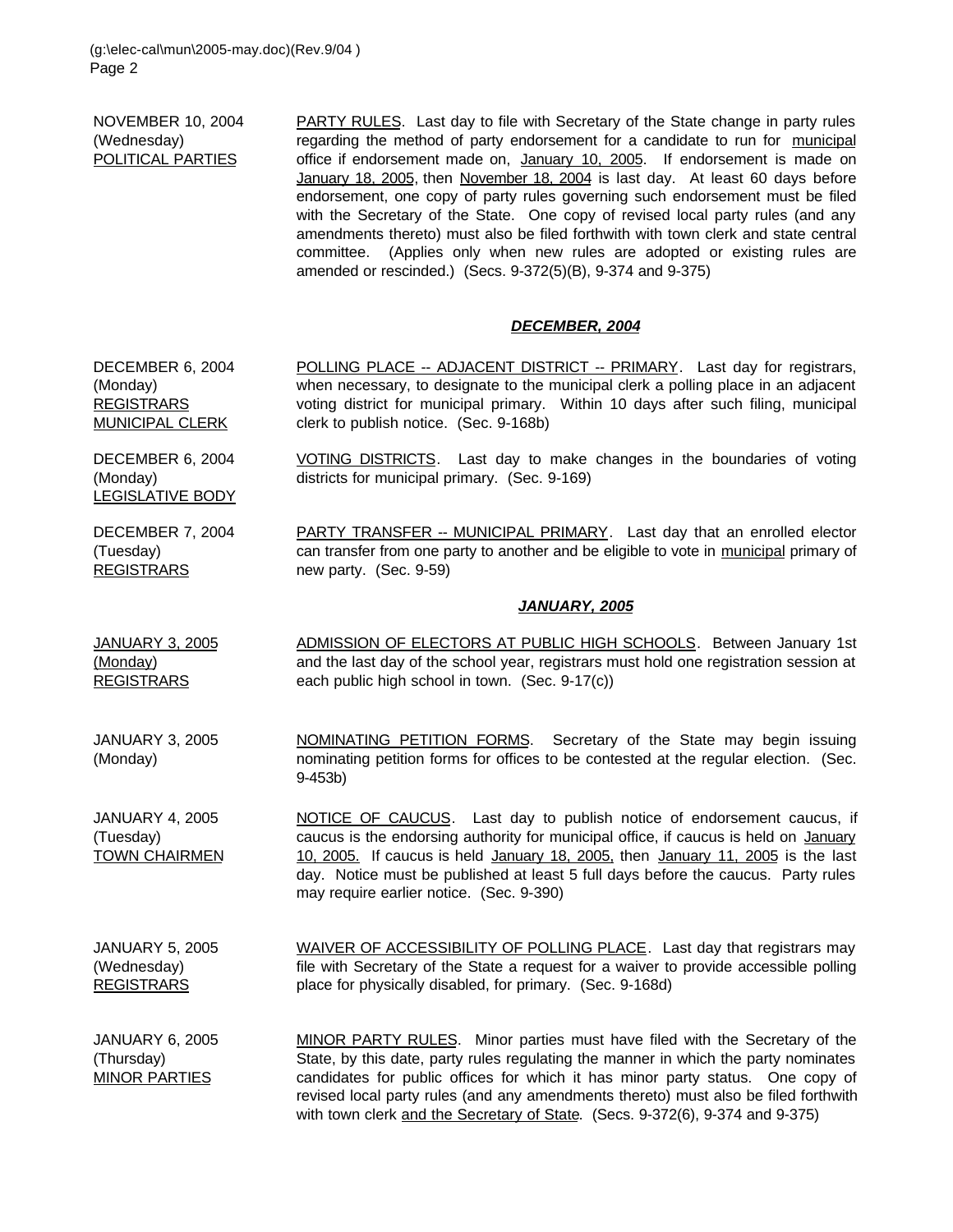JANUARY 7, 2005 (Friday) CAMPAIGN FINANCE FILING DATE. All committees except state central committees. The period disclosed is October 21, 2004 through December 31, 2004.

> Exception: Candidate exploratory committees for the 2006 elections. The period disclosed is October 1, 2004 through December 31, 2004. (Sec. 9-333j)

JANUARY 10, 2005 to JANUARY 18, 2005 (Monday - Tuesday) POLITICAL PARTIES

PARTY ENDORSEMENT. Endorsement by major party for municipal office by town committee, caucus or convention between these days. (Secs. 9-390, 9-391 and 9-2)

Warning: Endorsements must be certified to municipal clerk by 4:00 p.m., January 18, 2005.

No party may endorse more candidates for municipal office than number for which an elector may vote. (Sec. 9-414). See also Sec. 9-204a re. Board of Education.

REGISTRARS PRIMARY PETITIONS AVAILABLE. Petition forms for persons desiring to oppose party-endorsed candidates for municipal office must be available from the registrar of voters beginning on the day following the making of the party's endorsement of candidates for municipal office or beginning on the day following the final day for the making of such endorsements, whichever comes first. (Secs. 9-372(5) and 9-409)

JANUARY 18, 2005 (Tuesday) 4:00 p.m. POLITICAL PARTIES MUNICIPAL CLERK PARTY ENDORSEMENTS -- CERTIFICATION. Last day for certification by a major political party to municipal clerk of party endorsement for municipal office. Each endorsement must be certified by both the chairman or presiding officer and the secretary of the town committees, caucus, or convention which made the endorsement; the certification need not be signed by the endorsed candidate(s). Clerk must forthwith publish notice of certification and that list of candidates is on file. (Secs. 9-391 and 9-395)

JANUARY 31, 2005 (Monday) CAMPAIGN FINANCE FILING DATE. State Central Committees. The period disclosed is October 15, 2004 through December 31, 2004. (Sec. 9-333j)

JANUARY 31, 2005 (Monday*)* REGISTRARS MUNICIPAL CLERK POLLING PLACE -- ADJACENT DISTRICT -- ELECTION. Last day for registrars, when necessary, to designate to the municipal clerk a polling place in an adjacent voting district for municipal election. Within 10 days after such filing, municipal clerk to publish notice. (Sec. 9-168b)

JANUARY 31, 2005 (Monday) LEGISLATIVE BODY VOTING DISTRICTS. Last day to make changes in the boundaries of voting districts for municipal election. (Sec. 9-169)

## *FEBRUARY, 2005*

FEBRUARY 1, 2005 (Tuesday) MUNICIPAL CLERK SPECIAL 90-DAY MILITARY BLANK BALLOT -- ELECTION. The special 90-day military blank ballot for all offices for military contingencies becomes available this day upon application properly made. (Sec. 9-153e). Explanatory text and/or arguments re. local questions (option). (Secs. 9-140(d) and 9-369b)

REGISTRARS Registrars may direct the clerk to mail such special ballot set to qualified persons or municipal clerk may so act on his own motion. (Sec. 9-153d)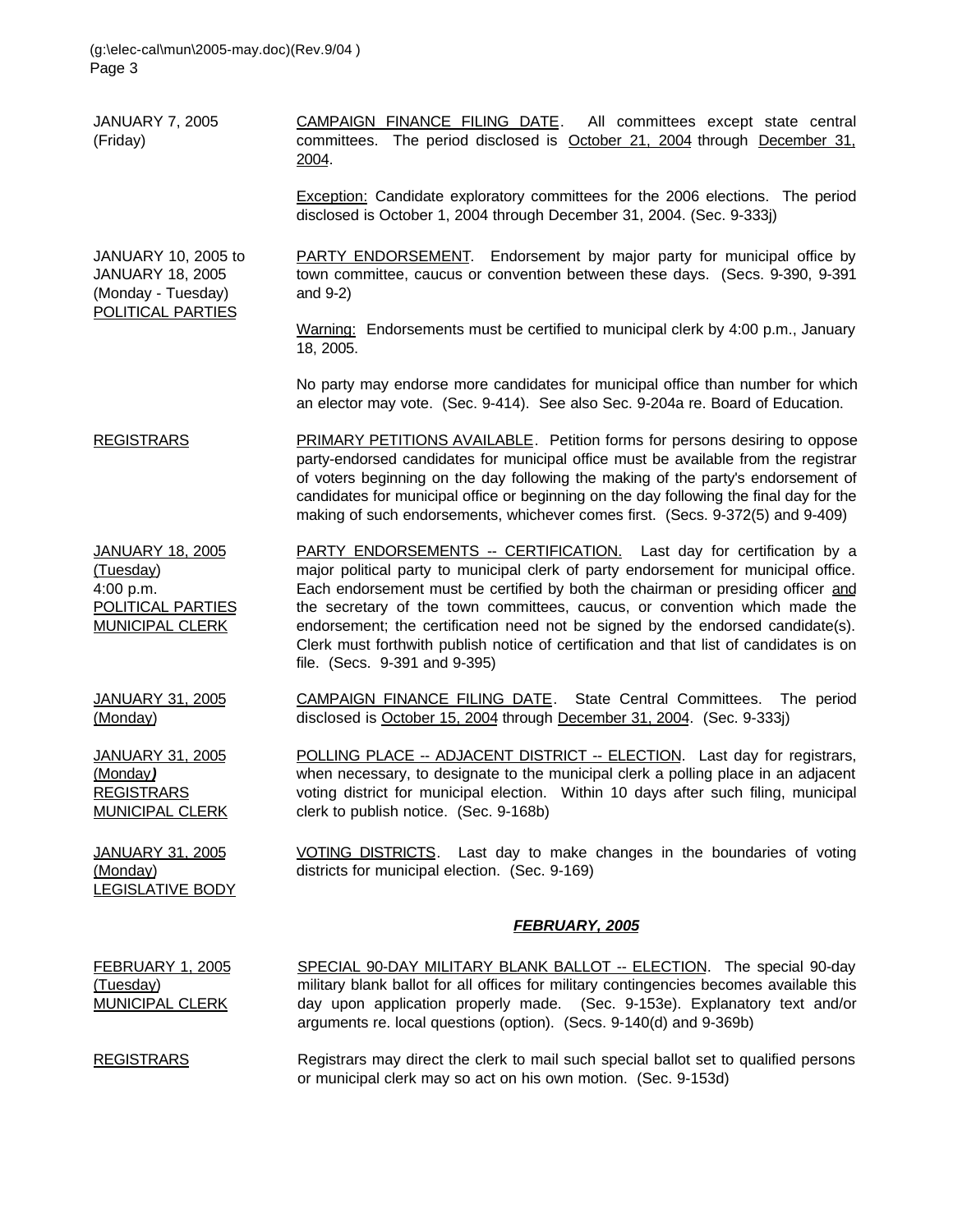FEBRUARY 1, 2005 (Tuesday) WRITE-IN CANDIDATES WRITE-IN REGISTRATION. First day that write-in candidates for any office being contested at election, may register as write-in candidates with Secretary of the State. (Sec. 9-373a) FEBRUARY 1, 2005 (Tuesday) 4:00 p.m. REGISTRARS PRIMARY PETITIONS -- FILING. Primary petitions for opposition candidates of a major party for municipal offices must be submitted to respective registrars by 4:00 p.m. of this day. Registrars of voters, deputy registrar or assistant registrar must be in their office or office facilities between 1:00 p.m. and 4:00 p.m. to accept petitions. (Secs. 9-405 and 9-406) FAILURE TO ENDORSE: *Single-opening municipal office --* opposing candidate is deemed nominated if no endorsement has been made and certified to municipal clerk and there is only one opposing candidacy. *Multiple-opening office --* partyendorsed candidates and opposing candidates are all deemed nominated if there are an insufficient number of endorsements certified to the municipal clerk and no more opposing candidates than the number for which no endorsement is made. (Sec. 9-418) REGISTRARS MUNICIPAL CLERK NOTICE OF PRIMARY. On filing of valid petition for municipal office, and after checking the same, registrar notifies municipal clerk that primary is to be held and clerk publishes registrar's notice and information concerning candidates, primary date, hours, and location of polls, files one copy with Secretary of the State, and records said notice. If central counting designated by the registrars, the notice of primary shall include such central location. (Secs. 9-147a and 9-435) MUNICIPAL CLERK PRINTING ABSENTEE BALLOTS. Immediately after all the challenge candidates for municipal offices are known from the registrars, the municipal clerk must begin making arrangements to have the absentee ballots for the primary printed. (Sec. 9- 135b(a)) MUNICIPAL CLERK SAMPLE ABSENTEE BALLOT AVAILABLE. A layout model of each different absentee ballot shall be available for public inspection at municipal clerk's office prior to printing. (Sec. 9-135b(b)) MUNICIPAL CLERK ABSENTEE BALLOTS--FILING. Immediately upon receiving the printed absentee ballots, municipal clerk must file a printed absentee ballot for the municipality or for each different political subdivision, as the case may be, with Secretary of the State, and file an affidavit as to number of such ballots printed. (Sec. 9-135b(c)). MUNICIPAL CLERK BLANK BALLOTS TO ELECTORS TEMPORARILY LIVING (OR EXPECTING TO BE TRAVELING) OUTSIDE U.S. AND TO SERVICEMEN, SPOUSES AND DEPENDENTS WHETHER LIVING WITHIN OR OUTSIDE U.S. Beginning as soon as possible after a complete list of candidates is available, blank ballots (for all offices being contested at the primary), together with a complete list of candidates, should be sent to electors residing (or expecting to be traveling) outside the United States and to servicemen, spouses and dependents whether living within or outside the United States who have applied for an absentee ballot and are eligible to vote in the primary. (Sec. 9-153f)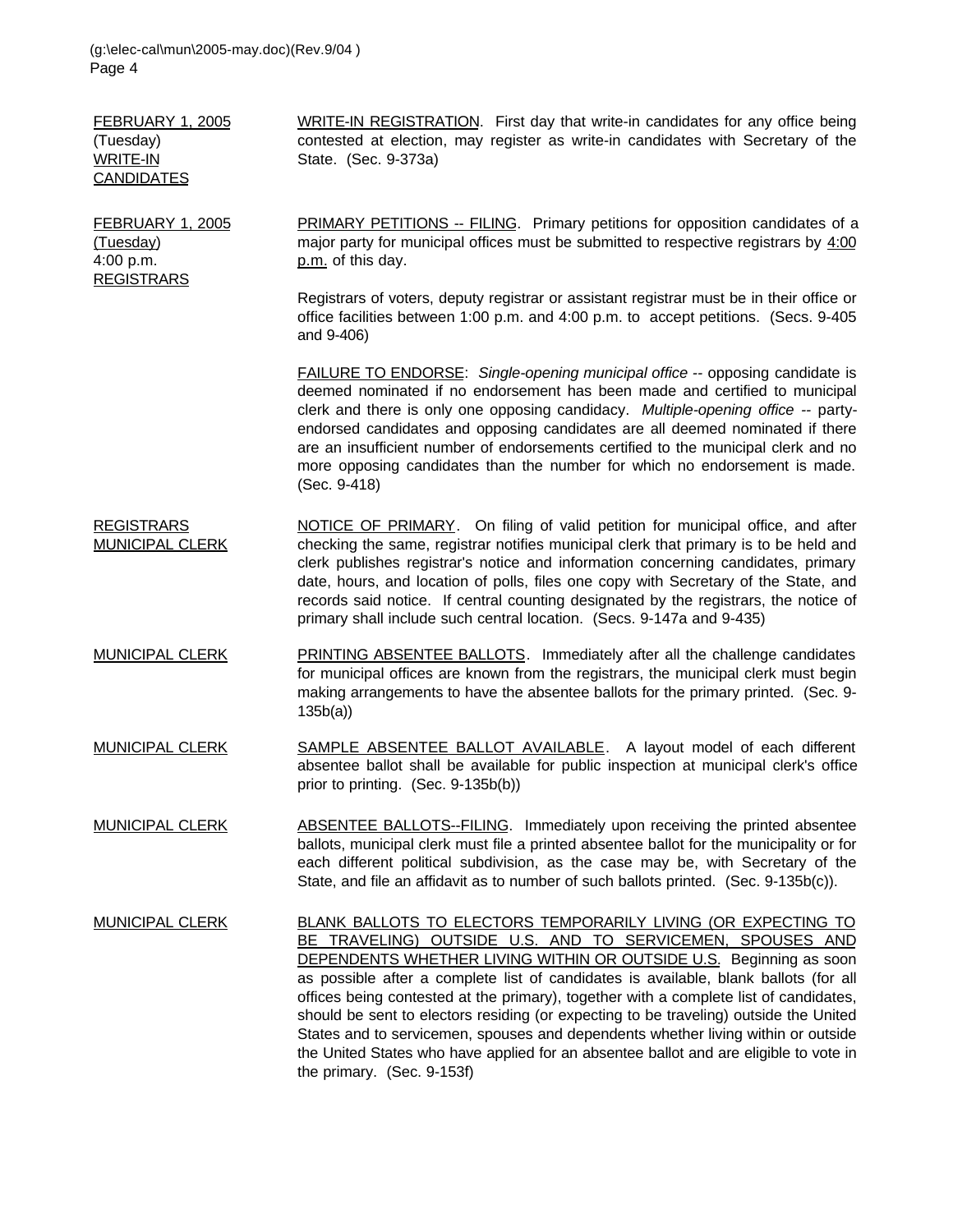| <b>REGISTRARS</b>                                                                                                                               | Registrars may direct the clerk to mail such blank ballot set to a qualified elector<br>or applicant for admission as an elector who (1) is living outside the U.S. or (2) is a<br>member of the armed forces, spouse or dependent. Municipal clerk also may so<br>act on his own motion. (Sec. 9-153d)                                                                                                                                                                                                                                                                                                                                                                                           |
|-------------------------------------------------------------------------------------------------------------------------------------------------|---------------------------------------------------------------------------------------------------------------------------------------------------------------------------------------------------------------------------------------------------------------------------------------------------------------------------------------------------------------------------------------------------------------------------------------------------------------------------------------------------------------------------------------------------------------------------------------------------------------------------------------------------------------------------------------------------|
| FEBRUARY 1, 2005<br>(Tuesday)<br>4:00 p.m.<br><b>CANDIDATES</b>                                                                                 | NOMINATING PETITIONS. Last day for filing with town clerk or the Secretary of<br>the State. Deadline 4:00 p.m. Town clerk or assistant town clerk must be in his<br>office between 1:00 p.m. and 4:00 p.m. to accept petitions. (Sec. 9-453i)                                                                                                                                                                                                                                                                                                                                                                                                                                                     |
| <b>TOWN CLERK</b>                                                                                                                               | Clerk must file each petition page with Secretary of the State within 2 weeks after<br>receiving it. (Sec. 9-453n)                                                                                                                                                                                                                                                                                                                                                                                                                                                                                                                                                                                |
| FEBRUARY 1, 2005 to<br><b>FEBRUARY 28, 2005</b><br>(Tuesday - Monday)<br><b>INSTITUTIONAL</b><br><b>ADMINISTRATORS</b><br><b>AND REGISTRARS</b> | SUPERVISED BALLOTING DESIGNATION. In order to have supervised absentee<br>balloting in a nursing home or rest home, etc., with less than 20 electors a written<br>designation must be made between these dates by either registrar of voters or the<br>administrator of the institution, for the municipal primary. These deadlines do not<br>apply to a nursing home or rest home, etc., with 20 or more electors because<br>supervised voting is mandated at such institutions. (Secs. 9-159q and 9-159r)                                                                                                                                                                                       |
| <b>FEBRUARY 3, 2005</b><br>(Thursday)<br><b>REGISTRARS</b>                                                                                      | POLLING PLACES -- PRIMARY. Last day to determine polling places for<br>municipal primary. Polling places may be changed within thirty-one day period<br>only if municipal clerk and registrars of voters unanimously find that polling place<br>has been rendered unusable. If polling place found unusable, another polling place<br>must be designated forthwith and adequate notice of such change published.<br>(Secs. 9-168 and 9-169)                                                                                                                                                                                                                                                       |
| FEBRUARY 6, 2005 to<br><b>FEBRUARY 12, 2005</b><br>(Sunday - Saturday)<br><b>MUNICIPAL CLERK</b>                                                | REPORT TO SECRETARY OF NUMBER OF VOTING MACHINES. Town Clerks<br>shall notify the Secretary of the State during the first week of February in each year<br>of the total number of names on the registry list and on each enrollment list and<br>the total number of unaffiliated electors, and the total number of voting machines,<br>by district, in such town. If the number of machines is less than the number<br>required under Section 9-238, the town clerk shall include an explanation of the<br>discrepancy. Each town clerk shall also file a duplicate copy of such notification<br>with officials who are required to provide voting machines under Section 9-238.<br>(Sec. 9-238a) |

FEBRUARY 6, 2005 to FEBRUARY 15, 2005 (Sunday - Tuesday) REGISTRARS NOTICE OF 14TH DAY BEFORE PRIMARY DAY REGISTRATION SESSION. If municipal primary will be held in your town and if your town's population is over 25,000, notice of February 21, 2005 session of registrars of voters to be published at least once on or between any of these dates. This newspaper notice need not be a legal notice. (Sec. 9-16)

FEBRUARY 6, 2005 to FEBRUARY 15, 2005 (Sunday - Tuesday) REGISTRARS NOTICE OF 14TH DAY BEFORE PRIMARY ENROLLMENT SESSION. If municipal primary will be held, notice must be published at least once on or between any of these dates of the enrollment session to be held on February 21, 2005; such notice shall state that the registrars will, at such time, hear requests by persons removed for adding their names to the registry list. This newspaper notice need not be a legal notice. (Secs. 9-37 and 9-53)

FEBRUARY 7, 2005 (Monday) **CANDIDATES** CHANGE OF NAME. Candidates in the municipal primary must have changed their name on the registry list by this date in order to have that change reflected on the primary ballot label. (Sec. 9-42a)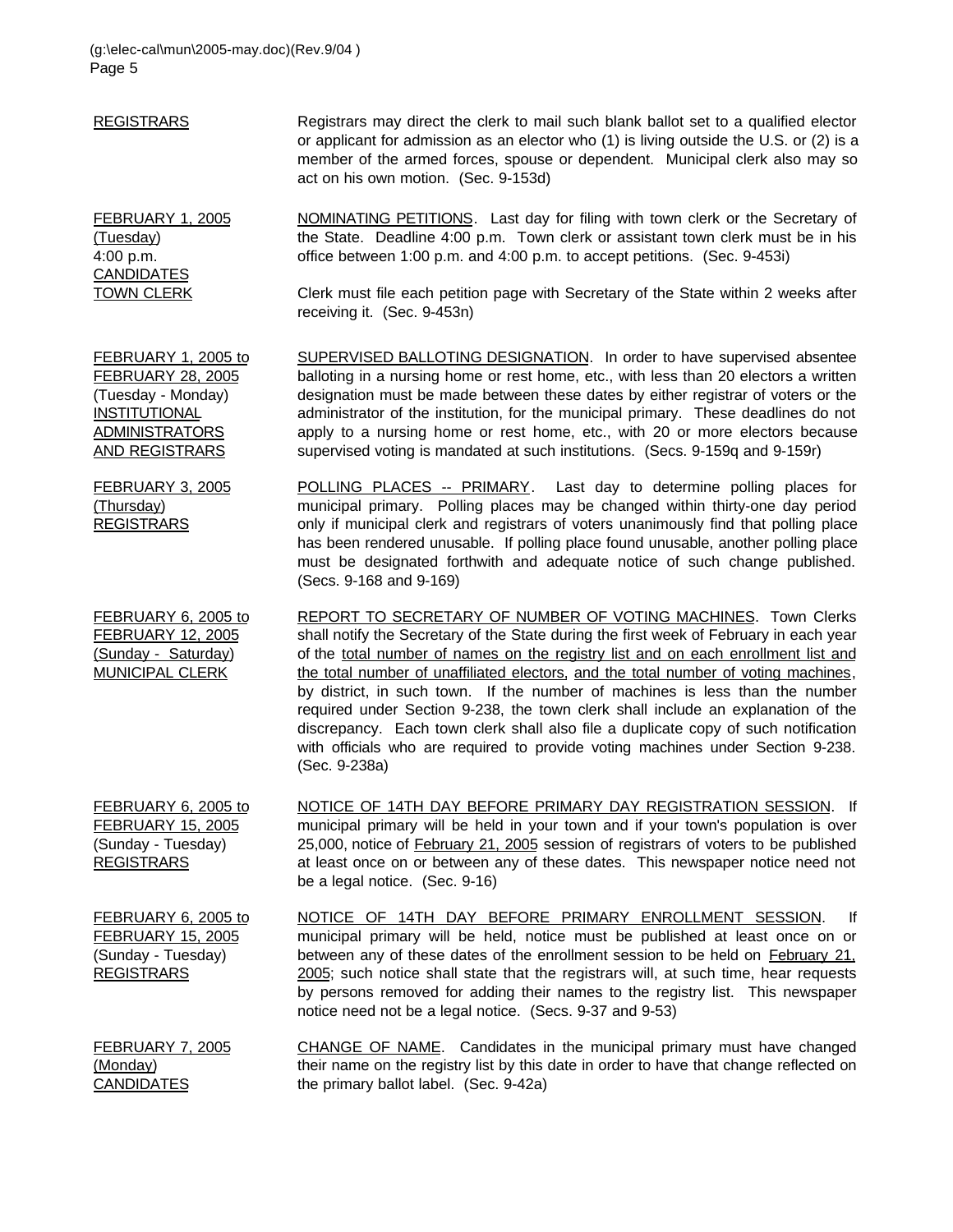| <b>FEBRUARY 14, 2005</b><br>(Monday)<br><b>MUNICIPAL CLERK</b> | ABSENTEE BALLOTS. Absentee ballots for municipal primary become available<br>on this day. (Secs. 9-135 and 9-140(f))                                                                                                                                                                                                                                                                                                         |
|----------------------------------------------------------------|------------------------------------------------------------------------------------------------------------------------------------------------------------------------------------------------------------------------------------------------------------------------------------------------------------------------------------------------------------------------------------------------------------------------------|
| <b>REGISTRARS</b>                                              | Registrars of voters may direct municipal clerk to mail absentee ballot forms to a<br>qualified elector or applicant for admission as an elector who (1) is living outside<br>the U.S. or (2) is a member of the armed forces or the spouse or dependent of a<br>member of the armed forces living where such member is stationed. Municipal<br>clerk also may so act on his own motion. (Secs. 9-133f, 9-140(f) and 9-153d) |

FEBRUARY 14, 2005 (Monday) CANDIDATES LIST OF MODERATORS. Last day for candidate to submit to registrar list of desired certified primary moderators. Registrar must notify all candidates of their right to submit a list of designees. (Sec. 9-436(f))

FEBRUARY 14, 2005 (Monday) **REGISTRARS** CENTRAL COUNTING -- ABSENTEE BALLOTS. Last day for registrars to designate in writing to the municipal clerk central location for the counting of absentee ballots for municipal primary. Such location shall be published by the municipal clerk in the notice for the primary. (Sec. 9-147a)

FEBRUARY 14, 2005 to MARCH 2, 2005 (Monday - Wednesday) REGISTRARS REGISTRATION BY MAIL -- NOTICE OF ACCEPTANCE OR REJECTION TO BE SENT ON DAY OF RECEIPT. When an application for registration by mail is received during the period beginning on the 21st day before a primary and ending on the fifth day before a primary, registrar must send by first class mail a notice of acceptance or rejection on day of receipt of application. The privileges as an elector attach immediately upon approval of the application, and the new elector's name is added to the registry list. If a notice of approval is later returned undelivered, registrars must proceed with confirmation of voting residence notice under Conn. Gen. Stat. Sec. 9-35 or Sec. 9-43 and may challenge applicant at polls. (Sec. 9-23g(c) and (d))

FEBRUARY 15, 2005 (Tuesday) TOWN CLERK NOMINATING PETITIONS. Last day for town clerk to file nominating petition pages, received by clerk on February 1st, with Secretary of the State. (Secs. 9-453i and 9-453n)

FEBRUARY 21, 2005 (Monday) REGISTRARS PRIMARY ENROLLMENT SESSION. If primary is to be held, mandatory enrollment session must be held on this date (14th day before primary day) for the purpose of registration and/or enrollment of electors entitled to vote in primary. At least two consecutive hours required, between the hours of 12:00 noon and 9:00 p.m. (Sec. 9-51)

> If primary is to be held, registrars must also hold a session to hear requests for adding names to the registry list by persons removed. This session may be held simultaneously with the enrollment session. (Sec. 9-37)

FEBRUARY 21, 2005 (Monday) REGISTRARS FOURTEENTH DAY BEFORE PRIMARY DAY REGISTRATION SESSION. If municipal primary will be held in your town and if your town's population is over 25,000, mandatory registration session must be held on this date. Hours: any two hours between 5:00 p.m. and 9:00 p.m. (Sec. 9-17)

FEBRUARY 24, 2005 (Thursday) REGISTRARS CANDIDATES LISTS OF PRIMARY OFFICIALS. Last day for candidates to submit to registrar lists of desired primary day officials, except moderators. Registrar must notify all candidates of their right to submit a list of designees. (Sec. 9-436)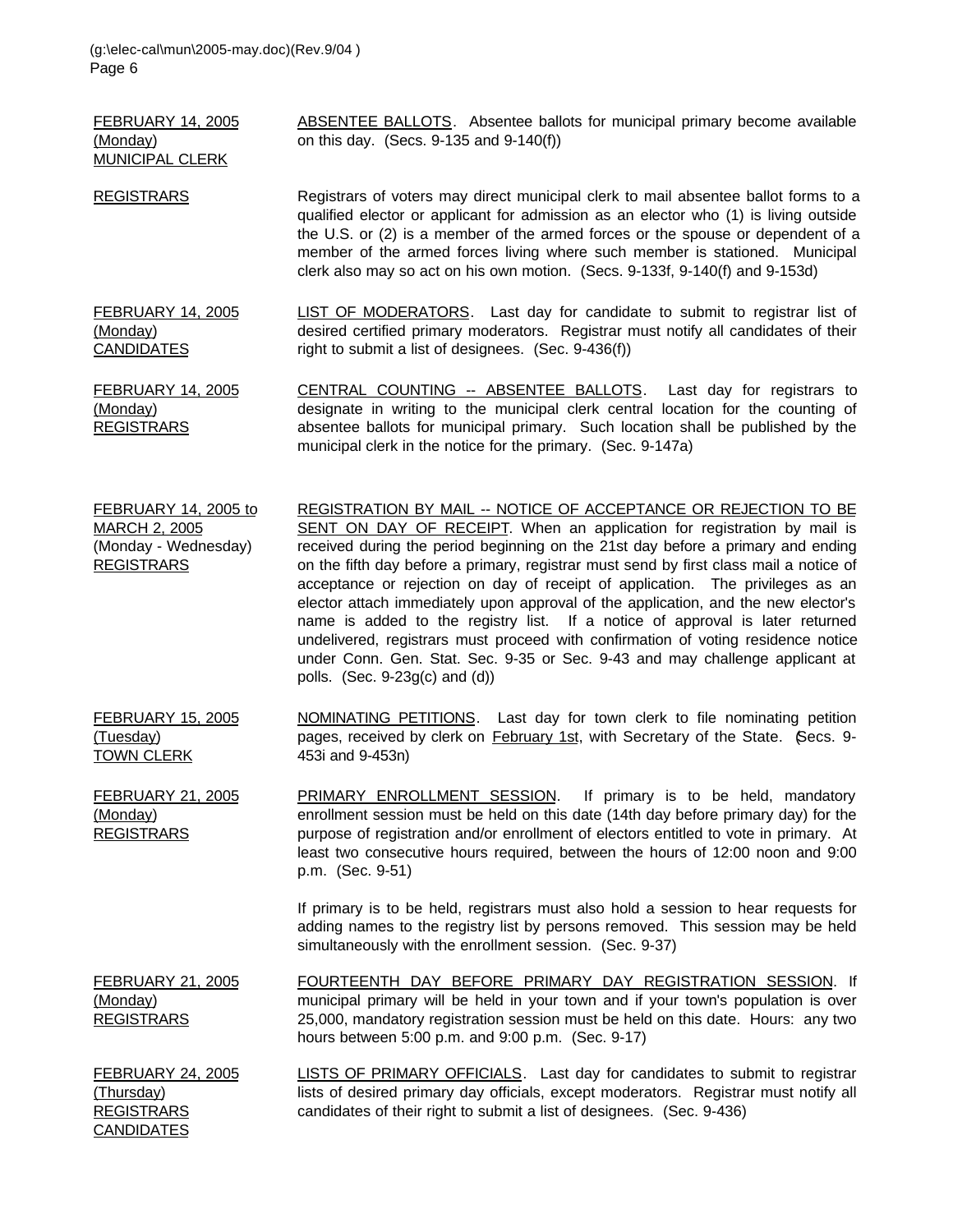FEBRUARY 28, 2005 (Monday) REGISTRARS

ENROLLMENT LIST. Supplementary or updated enrollment list for use at primary, if any, to be printed by this date. If two parties have a primary, towns which have eliminated separate enrollment lists must print enrollment lists. (Sec. 9-55)

FEBRUARY 28, 2005 (Monday) REGISTRARS ABSENTEE BALLOT CHECK-OFF. PRIMARY. Whether central counting of absentee ballots has been designated or not, beginning as soon after 11:00 a.m. as the absentee ballots are available from the municipal clerk, the registrars may begin checking the absentee ballots on this day and each weekday before the primary. The ballots shall be checked not later than the last weekday before the primary. The registrars shall check without opening the outer envelopes the names of such absentee voters on the official check list to be used at such primary by indicating "Absentee" or "A" preceding such name, and in the case of central counting shall also note such designation on a duplicate list. After checking is completed, municipal clerk seals unopened ballots for delivery between 10:00 a.m. and 12:00 noon, primary day. (Sec. 9-140c)

FEBRUARY 28, 2005 (Monday) INSTITUTIONAL ADMINISTRATORS AND REGISTRARS SUPERVISED BALLOTING DESIGNATION. Last day to request supervised absentee balloting in a nursing home or rest home, etc., with less than 20 electors. A written designation must be made by this date by either registrar of voters or the administrator of the institution, for the primary. This deadline does not apply to a nursing home or rest home, etc., with 20 or more electors because supervised voting is mandated at such institutions. (Secs. 9-159q and 9-159r)

FEBRUARY 28, 2005 (Monday) PRIMARY CANDIDATES CAMPAIGN FINANCE FILING DATE. All committees, except state central committees, which have made or received a contribution or expenditure in connection with the primary. The period disclosed is January 1, 2005 through February 21, 2005. (Sec. 9-333j)

## *MARCH, 2005*

MARCH, 2005 REGISTRARS NOTICE OF LOTTERY TO DETERMINE ORDER OF NAMES FOR MULTIPLE-OPENING OFFICE. After the nomination of candidates for a multiple-opening office by a major or minor party or nominating petition is finalized (see entry under "March 8, 2005 "STATEMENT OF ENDORSEMENT – NOMINATING PETTITION CANDIDATES), registrars hold public lottery to determine horizontal order of such names within a row on election ballot. Registrars must provide at least 5 days' public notice for ceremony. (Secs. 9-253 and 9-453r)

MARCH 2, 2005 (Wednesday) MUNICIPAL CLERK LOCAL QUESTIONS ON BALLOT. Last day for municipality to approve question to appear on ballot at election, unless otherwise specifically provided by the general statutes. (Sec. 9-370)

> Municipal clerk must keep full text of question on file in his office open to public inspection from time question is approved for submission through election. (Sec. 9-369a)

MARCH 2, 2005 (Wednesday) **REGISTRARS** WAIVER OF ACCESSIBILITY OF POLLING PLACE. Last day that registrars may file with Secretary of the State a request for a waiver to provide accessible polling place for physically disabled for election. (Sec. 9-168d)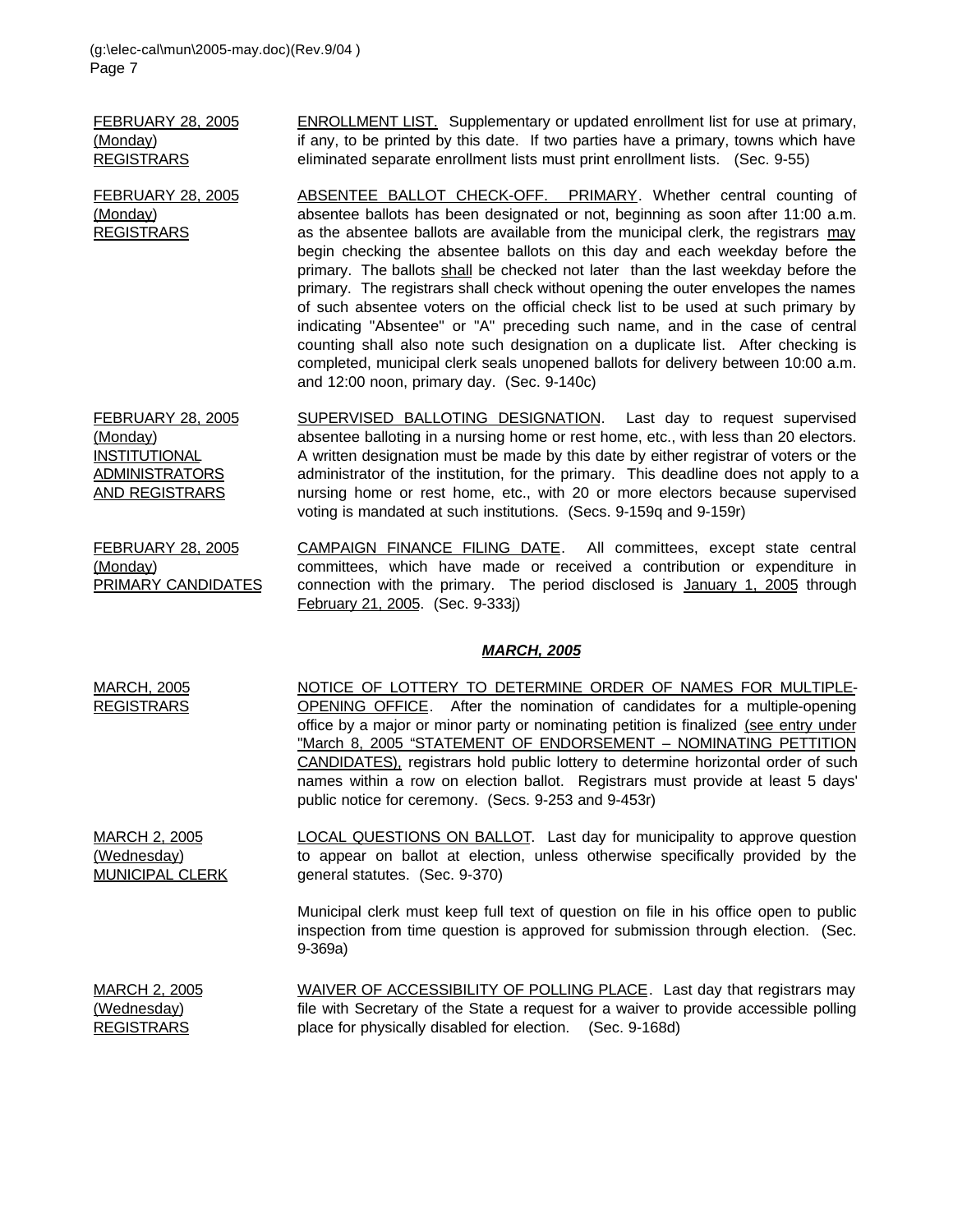REGISTRARS

9-23g(c) and (d))

MARCH 2, 2005 (Wednesday) REGISTRARS REGISTRATION AND ENROLLMENT CUT-OFF. Deadline for registering and/or enrolling for voting in primary unless register in person with town clerk or registrar or unless file application for enrollment in person with registrar of voters. (Secs. 9- 23g, 9-56 and 9-57) Mail-in application of new voter must be received by registrar of voters of the town of residence by this day, except that a mail-in application of new voter postmarked by this day or received by a voter registration agency or the Department of Motor Vehicles by this day may be received by the registrar of voters until 12:00 noon of March 4, 2005. (Sec. 9-23g(c) and (d)) However, enrollment application of unaffiliated voter must be received by this day by registrar of voters of the town of residence unless unaffiliated voter files application for enrollment in person with registrar of voters by 12:00 noon of March 4, 2005. (Sec. 9-56) MARCH 3, 2005 thru MARCH 13, 2005 (Thursday - Sunday) REGISTRARS REGISTRATION BY MAIL -- NOTICE OF ACCEPTANCE OR REJECTION TO BE SENT WITHIN 10 DAYS. PRIVILEGES OF AN ELECTOR SHALL NOT ATTACH UNTIL THE DAY AFTER THE PRIMARY OR THE DAY APPLICATION IS APPROVED BY REGISTRAR, WHICHEVER IS LATER. When a mail-in application hand-delivered by someone other than the applicant is received during this period by registrars in applicant's town of residence (or by the DMV or a voter registration agency), or a mailed mail-in application for registration is postmarked during this period, registrar must act on the application and send by first-class mail a notice of acceptance or rejection within 10 days of receipt of the application, but privileges of an elector shall not attach until March 8, 2005, or until the application is approved by registrar, whichever is later. (Sec. 9-23g(d)(2)) IMPORTANT EXCEPTION: *If an application of a new voter indicates that it was (1) received by March* 2, 2005 *by the DMV or a voter registration agency, or (2) postmarked by* March 2, 2005*, the registrar of voters of the town of residence shall mail a notice of acceptance or rejection on the day of receipt of such application during the period* March 3rd *through noon* March 4th*. Such persons whose applications are accepted by noon* March 4th *acquire privileges of an elector immediately and may vote in the primary. (Sec. 9-23g(c) and (d))* MARCH 4, 2005 (Friday) REGISTRARS ENROLLMENT LIST. Separate supplementary list compiled prior to 12 noon, which list shall include the name of any person who was admitted as an elector or whose privileges of party enrollment attached since the printing of the supplementary enrollment list on February 28, 2005. An updated list may be printed instead. (Sec. 9-55) MARCH 4, 2005 (Friday) **REGISTRARS** SUPERVISED BALLOTING DEADLINE. Supervision of absentee balloting shall be not later than the last business day before the primary. (Secs. 9-159q and 9-159r) MARCH 4, 2005 (Friday) 12:00 noon REGISTRATION BY MAIL -- PRIMARY. Deadline for the registrar of the mail-in applicant's town of residence to receive mail-in application (postmarked by fifth day before primary or received by DMV or voter registration agency by such fifth day)

so that the applicant may be enrolled in time to vote in primary. (Secs. 9-23a, and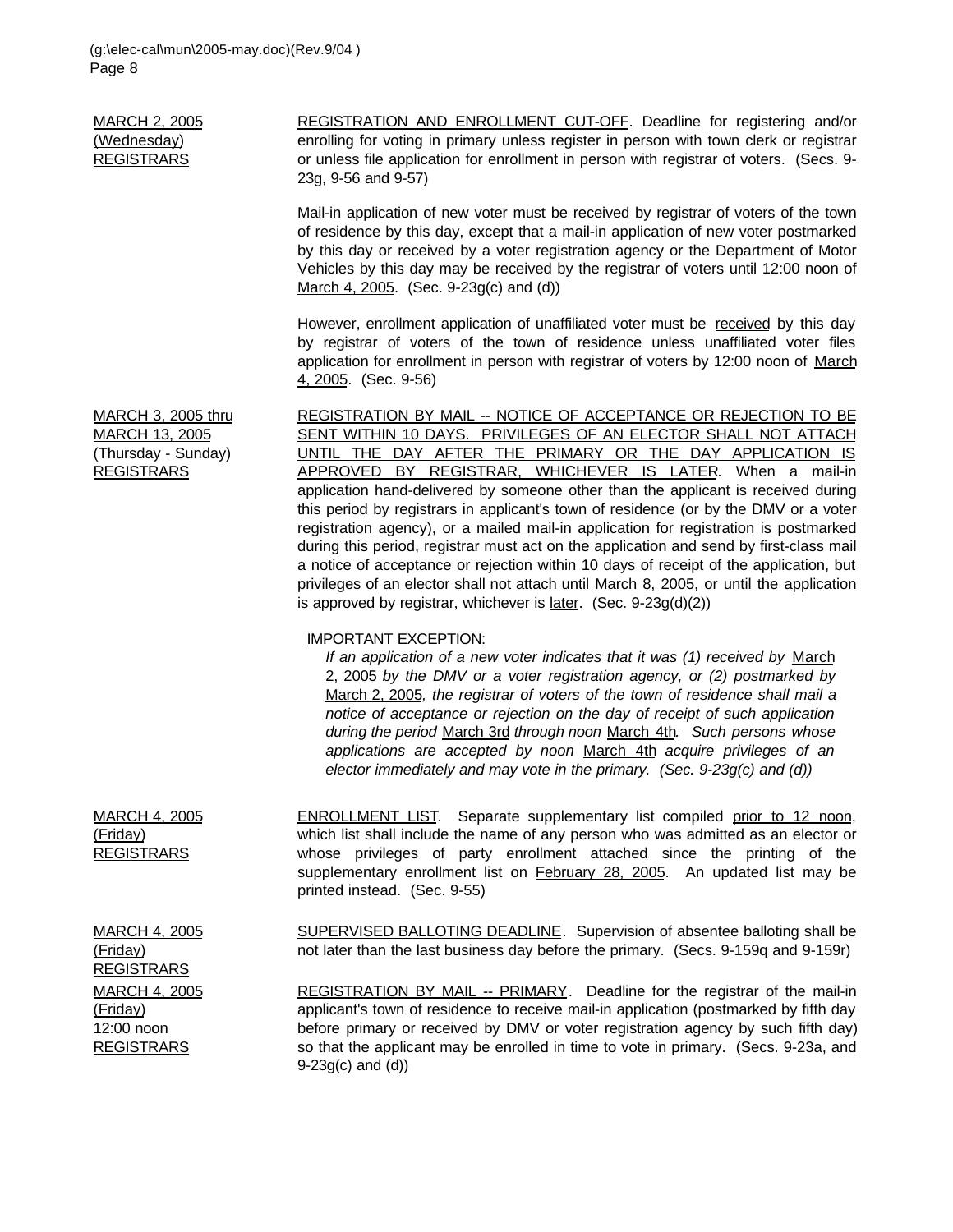| <b>MARCH 4, 2005</b><br>(Friday)<br>12:00 noon<br><b>REGISTRARS</b>         | REGISTRATION AND ENROLLMENT CUT-OFF IN PERSON.<br>Deadline for<br>registering in person with the registrar of voters or town clerk of the town of<br>residence and deadline for enrolling in person with the registrar of voters for voting<br>in primary. Deadline for cross-town registrations to be received by registrar of town<br>of residence.                                                                                                                                                                                                                                                                                                                                                                                      |
|-----------------------------------------------------------------------------|--------------------------------------------------------------------------------------------------------------------------------------------------------------------------------------------------------------------------------------------------------------------------------------------------------------------------------------------------------------------------------------------------------------------------------------------------------------------------------------------------------------------------------------------------------------------------------------------------------------------------------------------------------------------------------------------------------------------------------------------|
|                                                                             | Applications from servicemen and persons out of the country under Secs. 9-26 and<br>9-23a may be received throughout the day and before primary day. (Secs. 9-19e,<br>9-23a, 9-56 and 9-57)                                                                                                                                                                                                                                                                                                                                                                                                                                                                                                                                                |
| <b>MARCH 5, 2005</b><br>(Saturday)<br>6:00 a.m.<br><b>CANDIDATES</b>        | <b>UNOFFICIAL CHECKERS FOR PRIMARY.</b> Deadline for candidates to submit list<br>of designees for unofficial checkers to the registrar of voters. Such list must be<br>submitted at least 48 hours prior to the opening of the polls. The registrar must<br>notify all candidates of their right to submit a list of designees. (Sec. 9-436a)                                                                                                                                                                                                                                                                                                                                                                                             |
|                                                                             | In addition, any person (other than a candidate or primary official) may serve as a<br>runner. (Sec. 9-235b)                                                                                                                                                                                                                                                                                                                                                                                                                                                                                                                                                                                                                               |
| <b>MARCH 5, 2005</b><br>(Saturday)<br>$6:00$ a.m.<br><b>MUNICIPAL CLERK</b> | PRINTING OF SAMPLE BALLOTS. Municipal clerk prepares primary ballot labels<br>for primaries, if any, and at least 48 hours before the primary provides a number of<br>sample ballot labels for distribution as he deems necessary. (Sec. 9-437)                                                                                                                                                                                                                                                                                                                                                                                                                                                                                            |
| <b>MARCH 5, 2005</b><br>(Saturday)<br><b>REGISTRARS</b>                     | ABSENTEE BALLOT CHECK-OFF. Whether central counting of absentee ballots<br>has been designated or not, beginning as soon after 11:00 a.m. as the absentee<br>ballots are available from the municipal clerk, the registrars shall check, without<br>opening the outer envelopes, the names of absentee voters on the official check list<br>by indicating "Absentee" or "A" preceding the name, and in the case of central<br>counting shall also note such designation on the duplicate list. After checking is<br>completed, municipal clerk seals unopened ballots for delivery between 10:00 a.m.<br>and 12:00 noon, primary day. Although checking may begin on February 28, 2005,<br>it must be completed by this day. (Sec. 9-140c) |
| <b>MARCH 6, 2005</b><br>(Sunday)<br><b>MUNICIPAL CLERK</b>                  | ABSENTEE BALLOTS -- PRIMARY. DEADLINE TO ISSUE. Absentee ballots<br>may not be issued on primary day, except electors who suddenly become ill within<br>six days immediately preceding the close of the polls at the primary or who are<br>patients in a hospital within such six-day period, may apply for and be issued an<br>absentee ballot up to the close of the polls. (Secs. 9-140(h) and 9-150c)                                                                                                                                                                                                                                                                                                                                  |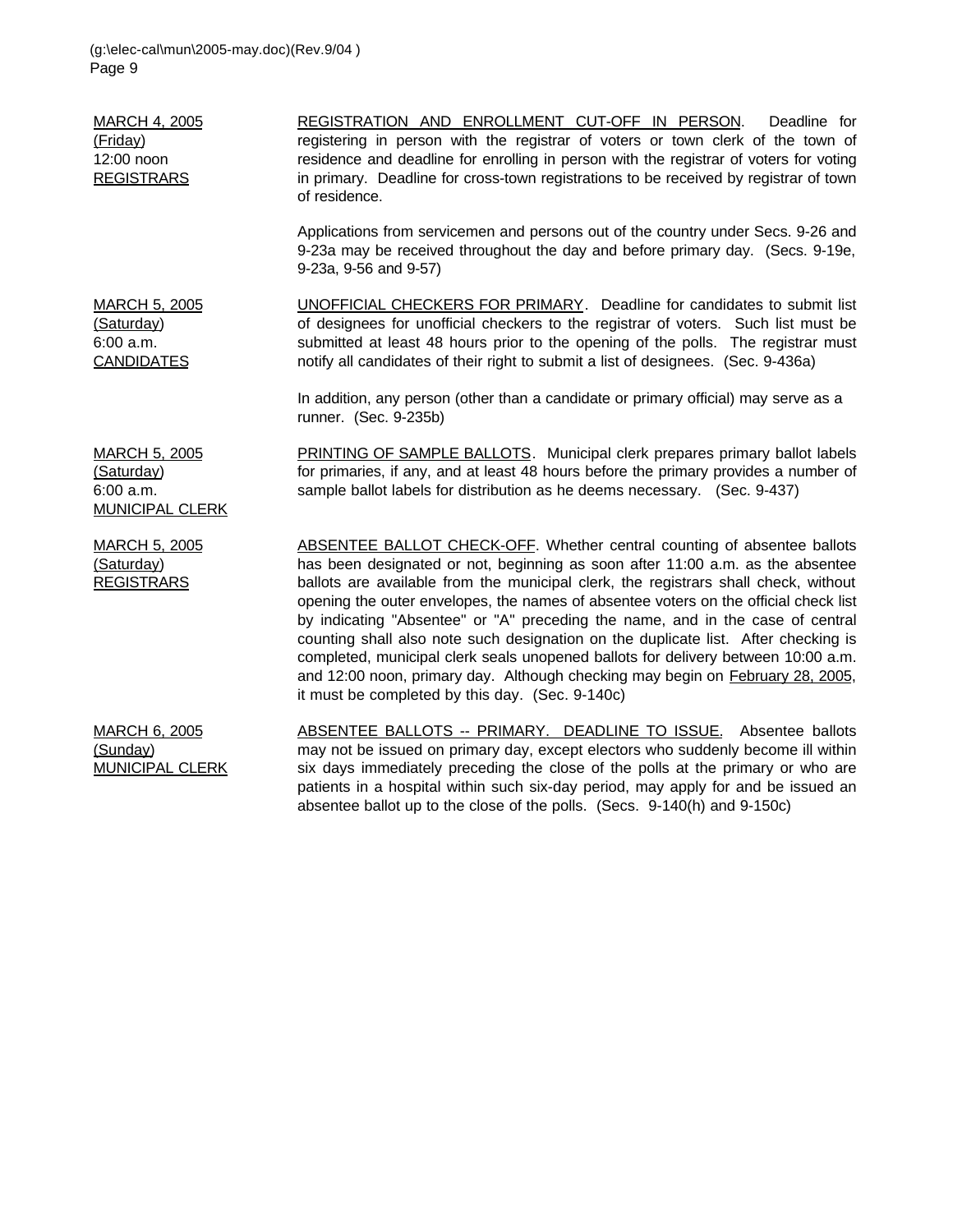MARCH 6, 2005 (Sunday) REGISTRARS ENROLLMENT LIST. Last day before primary to remove electors from registry list (and enrollment list) who have died, become disfranchised or confirmed in writing that they have moved out of town. An elector is deemed to have confirmed in writing that he has moved out of town if (1) the registrars have received a cancellation form or (2) the elector has notified DMV of a change of address out of town concerning a driver's license. (DMV notifies the registrars, and the registrars send Notice of Removal.) The names of persons removed are not sent to the polls and such persons may be restored on primary day only if the registrar is contacted and consents to approve the applicant's request for restoration. (Secs. 9-32 and 9- 35) INACTIVE LIST. The registrars prepare an inactive list of (1) any person whose notice of approval of mail-in was returned undeliverable and who did not respond to a Confirmation of Voting Residence Notice sent thirty days prior to this date, and (2) any person who was sent a Confirmation of Voting Residence Notice between January 2, 2002--May 1, 2002 or between March 2, 2004--May 1, 2004 (or between January 2, 2003--May 1, 2003, or between January 2, 2001--May 1, 2001, in some boroughs and cities) on the basis of the canvass and did not respond within thirty days after it was sent (and was not restored). The inactive list is sent to the polls. Electors on the inactive list may sign a restoration form at the polls and, if the registrar or assistant registrar of voters in the polls consents, such elector may vote. (Secs. 9-23g(c), 9-35 and 9-42(c)) REMOVE FROM INACTIVE LIST. Last day before primary to remove electors from inactive registry list (and enrollment list) who were sent a Confirmation of Voting Residence Notice four years ago and did not respond within thirty days after it was sent (and were never restored to the active list). (Sec. 9-35) PRIMARY. Primary, if valid petition or petitions have been filed. Hours: 6:00 a.m. to 8:00 p.m. (Sec. 9-423) *Voter's Bill of Rights and 3 Sample Ballot Labels* -- to be posted in each polling place (Secs. 9-255 and *9-236(b)*)

> *Voter Registration Receipt* -- on primary day, an applicant whose name is not on the check list, may vote if, at the polls, he (1) presents a voter registration receipt from the DMV or other prescribed voter registration agency that his application was received by the deadline, (2) fills out a new voter registration card, (3) the card is approved by the registrar, and (4) the voter presents the required identification, pursuant to Connecticut's identification procedures. (9-23g(d)).

> ABSENTEE BALLOTS. In order to be cast at a primary, the absentee ballot must be received by the municipal clerk (1) by the close of the polls if it is mailed or if it is returned by a member of the immediate family of the applicant in person or by the qualified designee of an ill or physically disabled ballot applicant in person, or (2) by the day before the primary if it is returned in person by the applicant. (Sec. 9-140b)

MARCH 7, 2005 (Monday) 6:00 a.m. to 8:00 p.m.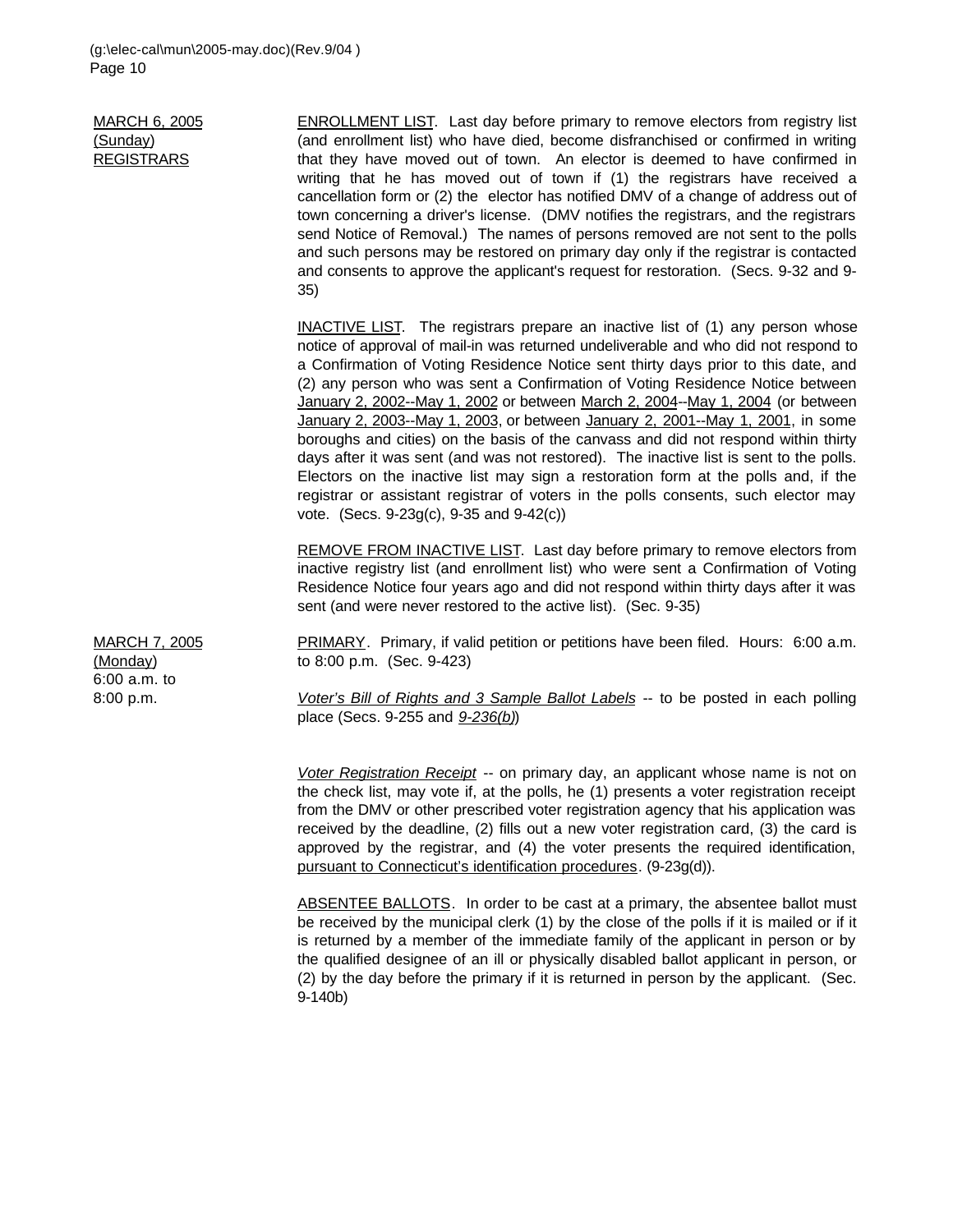All absentee ballots received before 11:00 a.m. of March 5, 2005 are to be delivered to the registrars of voters between 10:00 a.m. and 12:00 noon on primary day. If the registrars choose the optional 6:00 p.m. count, ballots received after 11:00 a.m. of March 5, 2005 and before 6:00 p.m. of primary day are to be delivered at 6:00 p.m. (except that some may be retained until the polls close, if desired, in order to ensure ballot secrecy); and all ballots timely received after 6:00 p.m. are to be delivered at the close of the polls. If the optional 6:00 p.m. count is not designated, then all ballots timely received after 11:00 a.m. of March 5, 2005 are to be delivered to the registrars at the close of the polls and not before. In municipalities which have central counting of absentee ballots, at close of polls, registrars or assistant registrars shall deliver official check list to moderator of central location for checking. When counting of absentee ballots is complete, moderator delivers check list and other information to head moderator. (Sec. 9- 140c)

MARCH 8,2005 STATEMENT OF ENDORSEMENT -- NOMINATING PETITION CANDIDATES. Last day that party designation committee or chairman or secretary of a minor party may file statement of endorsement of nominating petition candidate with a party designation with Secretary of the State. (Sec. 9-453o)

MARCH 8, 2005 (Tuesday) MINOR PARTIES MINOR PARTY NOMINATIONS AND CERTIFICATION. All minor party nominations and certification for municipal office must be made by this date and delivered to the municipal clerk. (Sec. 9-452)

> Written notice of date, time, location and purpose of nominating meeting for municipal office must be filed with municipal clerk, not later than five days before meeting. (Sec. 9-452a)

> CHANGE OF NAME. Last day for candidates for municipal office to change name on registry list and have name change reflected on the ballot label at the election. (Sec. 9-42a)

> RETURN OF VOTES TO SECRETARY OF THE STATE. PRIMARY Head moderator must either 1) fax one copy of the certificate of votes cast for candidates to the Secretary of the State by 12:00 midnight on primary day and then send such return to the Secretary of the State not later than three days later (Thursday, March 10, 2005) or 2) deliver immediately by hand to Secretary of the State not later than 6:00 p.m. of day after primary (March 8, 2005) or to state police not later than 4:00 p.m. who shall deliver by hand to Secretary of the State before 6:00 p.m. one copy of duplicate certificate of votes cast for candidates and the result of the votes cast on each question, both state and local, appearing on the election ballot. If Head moderator faxes return to Secretary of the State, he must also send (by hand delivery or mail) return by March 10, 2005. (Secs. 9-314, 9-369a, and 9-440)

> Final date for head moderator in each town to deliver to Town Clerk one copy of duplicate certificate of votes cast for candidates. (Sec. 9-314)

(Tuesday) 4:00 p.m. **NOMINATING PETITION** PARTY DESIGNATIONS

MARCH 8, 2005 (Tuesday) **CANDIDATES** 

MARCH 8, 2005 (Tuesday) **MODERATOR**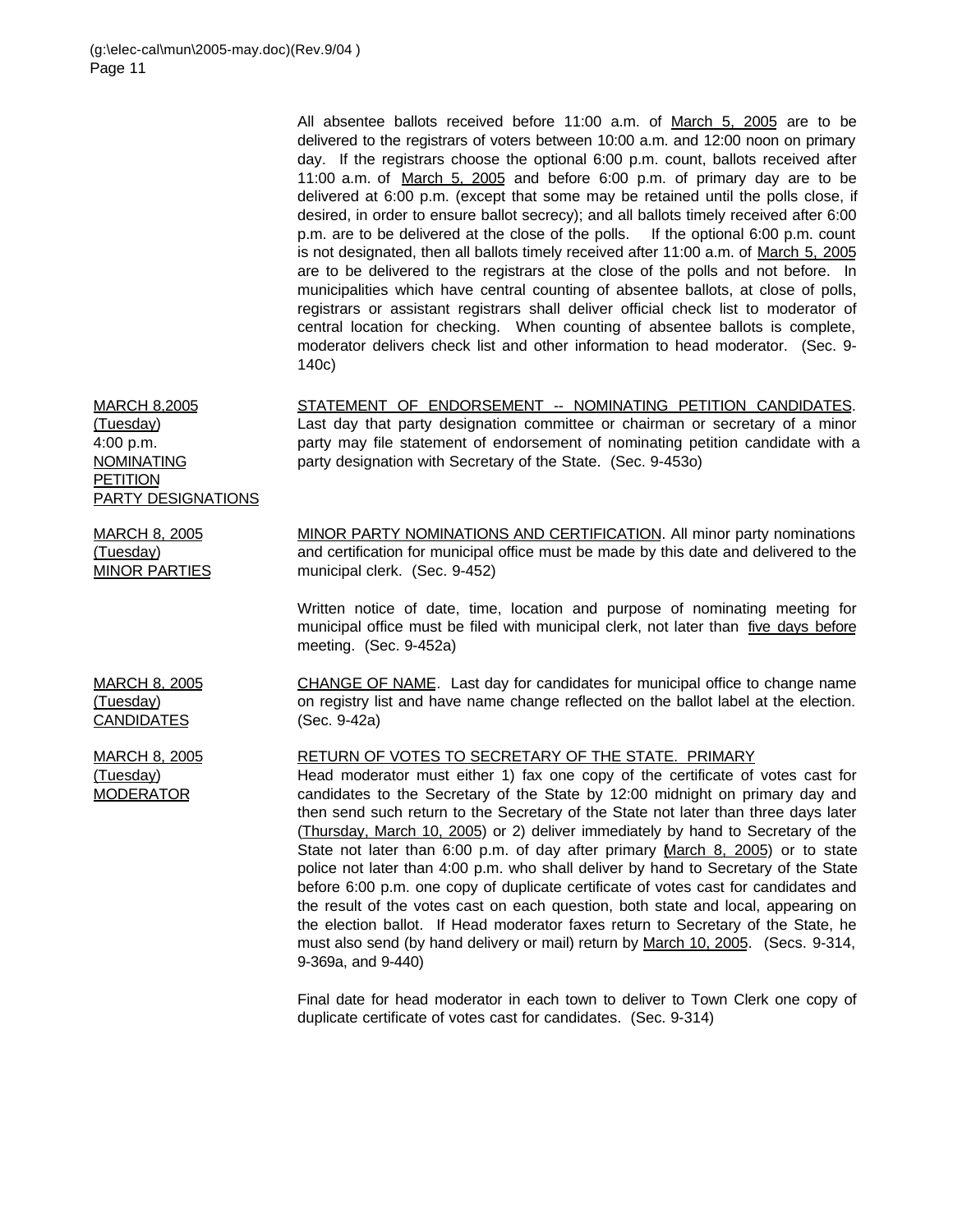MARCH 8, 2005 (Tuesday) MUNICIPAL CLERK PRINTING ABSENTEE BALLOTS. Immediately after the deadline for the certification of all candidates whose names are to appear on the ballot label, the municipal clerk must begin making arrangements to have the absentee ballots for the election printed. (Sec. 9-135b(a)) SAMPLE ABSENTEE BALLOT AVAILABLE. A layout model of each different absentee ballot shall be available for public inspection at municipal clerk's office prior to printing. (Sec. 9-135b(b)) ABSENTEE BALLOTS -- FILING. Immediately upon receiving the printed absentee ballots, municipal clerk must file a printed absentee ballot for the town or for each different political subdivision, as the case may be, with Secretary of the State, and file an affidavit as to number of such ballots printed. (Sec. 135b(c)) BLANK BALLOTS TO ELECTORS TEMPORARILY LIVING (OR EXPECTING TO BE TRAVELING) OUTSIDE U.S. AND TO SERVICEMEN, SPOUSES AND DEPENDENTS WHETHER LIVING WITHIN OR OUTSIDE U.S. Beginning as soon as possible after a complete list of candidates and questions is available, blank ballots (for all offices), together with a complete list of candidates and questions, should be sent to electors residing (or expecting to be traveling) outside the United States and to servicemen, spouses and dependents whether living within or outside the United States who have applied for an absentee ballot. (Sec. 9-153f). Explanatory text and/or arguments re local questions (option). (Secs. 9-140(d) and 9-369b.) REGISTRARS Registrars may direct the clerk to mail such blank ballot set to a qualified elector or applicant for admission as an elector who (1) is living outside the U.S. or (2) is a member of the armed forces, spouse or dependent. Municipal clerk also may so act on his own motion. (Sec. 9-153d) REGISTRARS LOTTERY TO DETERMINE ORDER ON ELECTION BALLOT OF NAMES OF CANDIDATES FOR MULTIPLE-OPENING OFFICE. After the nomination of candidates for a multiple-opening office by a major or minor party, or nominating petition is finalized, registrars hold public lottery to determine horizontal order of such names within a row on election ballot. Registrars must provide at least 5 days' public notice for ceremony. (Secs. 9-253 and 9-453r) MARCH 10, 2005 (Thursday) **MODERATORS** DISCREPANCY -- RECOUNT. Last day for head moderator to order recount when there is a discrepancy in returns. (Secs. 9-310 and 9-311) MARCH 14, 2005 (Monday) **MODERATORS** CLOSE VOTE OR DISCREPANCY RECOUNT. Last day to conduct close vote or discrepancy recount . (Secs. 9-310, 9-311, 9-311a, 9-311b, 9-370a, 9-445 and 9- 446) MARCH 14, 2005 (Monday) MUNICIPAL CLERK LIST OF CANDIDATES. Last day for clerk to file list of candidates with Secretary of the State. (Sec. 9-461)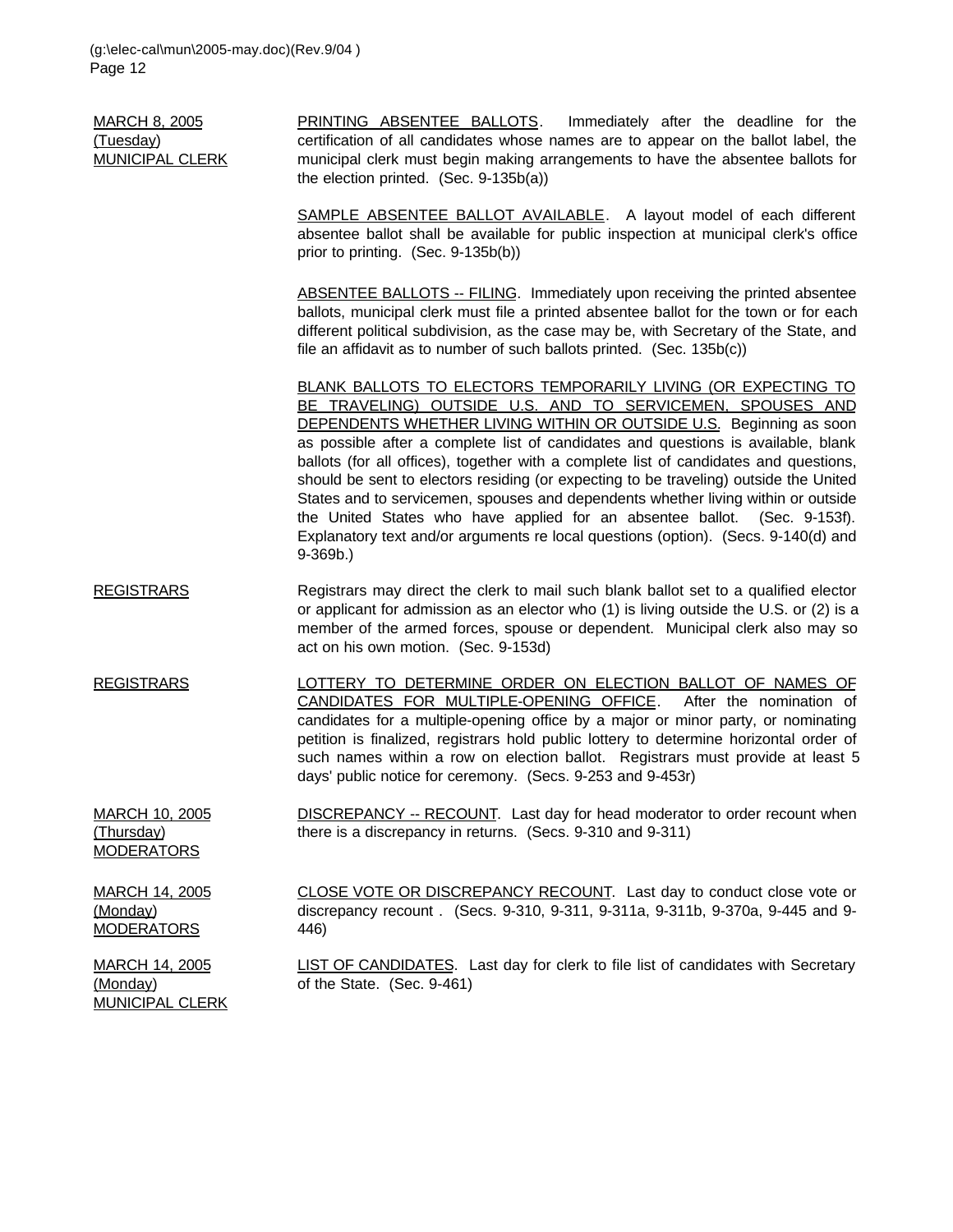MARCH 14, 2005 thru APRIL 11, 2005 (Monday - Monday) REGISTRARS REGISTRATION BY MAIL -- NOTICE OF ACCEPTANCE OR REJECTION TO BE SENT WITHIN 4 DAYS. When an application for registration by mail is received during the period beginning on the 49th day before election and ending on the 21st day before election, registrar must send by first class mail a notice of acceptance or rejection within four days of receipt of application. The privileges as an elector attach immediately upon approval of the application, and the new elector's name is added to the registry list. If a notice of approval is later returned undelivered, registrars must proceed with confirmation of voting residence notice under Conn. Gen. Stat. Sec. 9-35 or Sec. 9-43 and may challenge applicant at polls. (Sec. 9- 23g(c) and (d)) MARCH 17, 2005 (Thursday) MUNICIPAL CLERK ABSENTEE BALLOTS -- REPORT. Last day for municipal clerk to file with Secretary of the State statement accounting for number of absentee voting forms and challenged ballot forms used at primary. (Secs. 9-139c and 9-232e) MARCH 17, 2005 (Thursday) MUNICIPAL CLERK QUESTIONS ON BALLOT. Last day for municipal clerk to file with Secretary of the State a statement setting forth the designation of each question to be voted on as it will appear on the voting machine, the date upon which the submitting action was taken, and a reference to the law under which such action was taken. (Sec. 9-369a) If questions are submitted within the period of forty-five days before election under specific authority of general statutes, such statement must be filed forthwith upon taking of such action. (Sec. 9-369a) MARCH 18, 2005 to APRIL 25, 2005 (Friday - Monday) INSTITUTIONAL ADMINISTRATORS AND REGISTRARS SUPERVISED BALLOTING DESIGNATION. In order to have supervised absentee balloting in a nursing home or rest home, etc., with less than 20 electors a written designation must be made between these dates by either registrar of voters or the administrator of the institution for the election. These deadlines do not apply to a nursing home or rest home, etc., with 20 or more electors because supervised voting is mandated at such institutions. (Secs. 9-159q and 9-159r) MARCH 21, 2005 (Monday) CANDIDATES AND **ELECTORS** COMPLAINT. Last day for bringing complaint to the Superior Court contesting ruling of official or count of votes at primary. (Sec. 9-329a) MARCH 21, 2005 (Monday) VOTING MACHINES. Voting machines used at primary to remain locked through this date. (Sec. 9-447) MARCH 23, 2005 (Wednesday) REGISTRARS NOTICE OF TUESDAY OF THE FIFTH WEEK BEFORE ELECTION CORRECTIONS SESSION TO COMPLETE PRELIMINARY REGISTRY LIST. Publication of newspaper notice and posting of notice of registrar's session of March 29, 2005 for completing preliminary registry list. This newspaper notice need not be a legal notice. Applicable to the registrars of voters of *ALL* towns. (Sec. 9-35) MARCH 28, 2005 (Monday) REGISTRARS CHALLENGED REGISTRATION. Last day for registrars to mail challenge as to retention of name on registry list where registrars are unable to agree on erasure. (Sec. 9-43)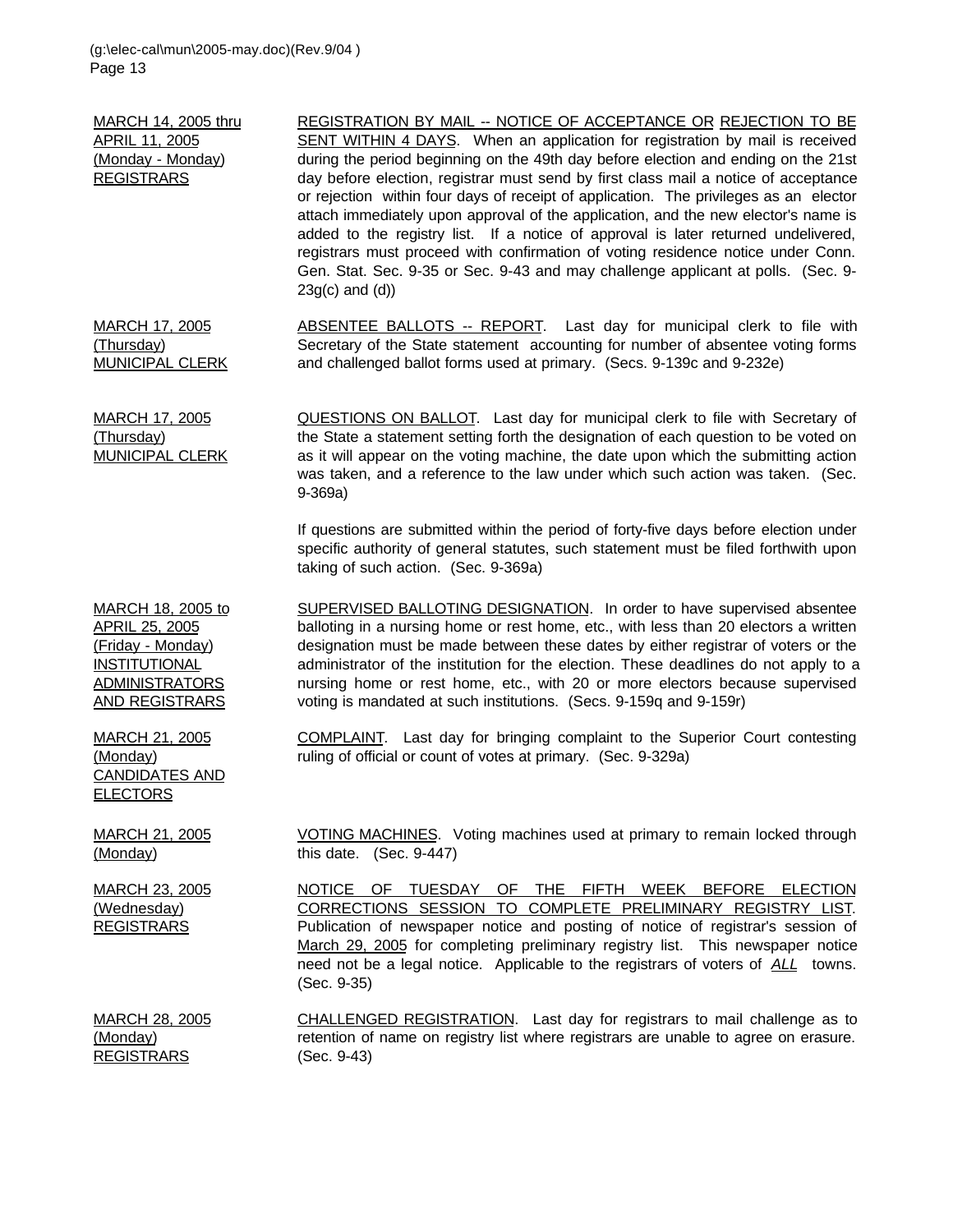MARCH 28, 2005 (Monday) REGISTRARS NOTICE OF SESSION FOR REVISION OF PRELIMINARY REGISTRY LIST. Last day for publication of notice of one or more sessions of the registrars, for the revision and correction of the preliminary registry list, to be held during the period between April 2, 2005 and April 9, 2005. In municipalities of less than 5,000, notice must be posted. In municipalities of over 5,000, notice must be published and posted. This newspaper notice need not be a legal notice. The number of sessions shall be fixed by the registrars of each municipality. (Sec. 9-37)

MARCH 29, 2005 (Tuesday) REGISTRARS

TUESDAY OF FIFTH WEEK BEFORE ELECTION DAY REGISTRARS' SESSION TO COMPLETE PRELIMINARY REGISTRY LIST. Such session shall be held during such hours between 9:00 a.m. and 5:00 p.m. as the registrars find necessary to complete preliminary registry list.

At this session (and on any day except election day or primary day), registrars remove electors from the registry list who have died, become disfranchised or confirmed in writing that they have moved out of town. An elector is deemed to have confirmed in writing that he has moved out of town if (1) the registrars have received a cancellation form or (2) the elector has notified the DMV of a change of address out of town concerning a driver's license. (DMV notifies the registrars, and the registrars send Notice of Removal.) The names of persons removed are not sent to the polls and such persons may be restored on election day only if both registrars are contacted and consent to approve the applicant's request for restoration. (Secs. 9-32 and 9-35)

Names removed from the registry list must also be removed from the enrollment list. Immediately after session, registrars must post names and addresses of electors removed from registry list and statement that list of remedies is available from registrars. (Secs. 9-35, 9-35a and 9-64a)

INACTIVE LIST. The registrars prepare an inactive list of (1) any person whose notice of approval of mail-in was returned undeliverable and who did not respond to a confirmation of voting residence notice sent thirty days prior to this date, and (2) any person who was sent a confirmation of voting residence notice between January 2, 2002--May 1, 2002 or between March 2, 2004--May 1, 2004 (or between January 2, 2003--May 1, 2003, or between January 2, 2001--May 1, 2001, in some boroughs and cities) on the basis of the canvass and did not respond within thirty days after it was sent (and was not restored). The inactive list is sent to the polls. Electors on the inactive list may sign a restoration form at the polls and, if both registrars or both assistant registrars of voters in the polls consent, such elector may vote. (Secs. 9-23g(c), 9-35 and 9-42(c))

REMOVE FROM INACTIVE LIST. The registrars remove from the inactive list all electors who were sent a Confirmation of Voting Residence Notice four years ago and did not respond within thirty days after it was sent (and were never restored to the active list). (Sec. 9-35)

MARCH 31, 2005 (Thursday) REGISTRARS POLLING PLACES. Last day for determining polling places for the election. Polling places may be changed after this date only if municipal clerk and registrars of voters unanimously find that polling place has been rendered unusable. If polling place found unusable, another polling place must be designated forthwith and adequate notice of such change published. (Secs. 9-168 and 9-169)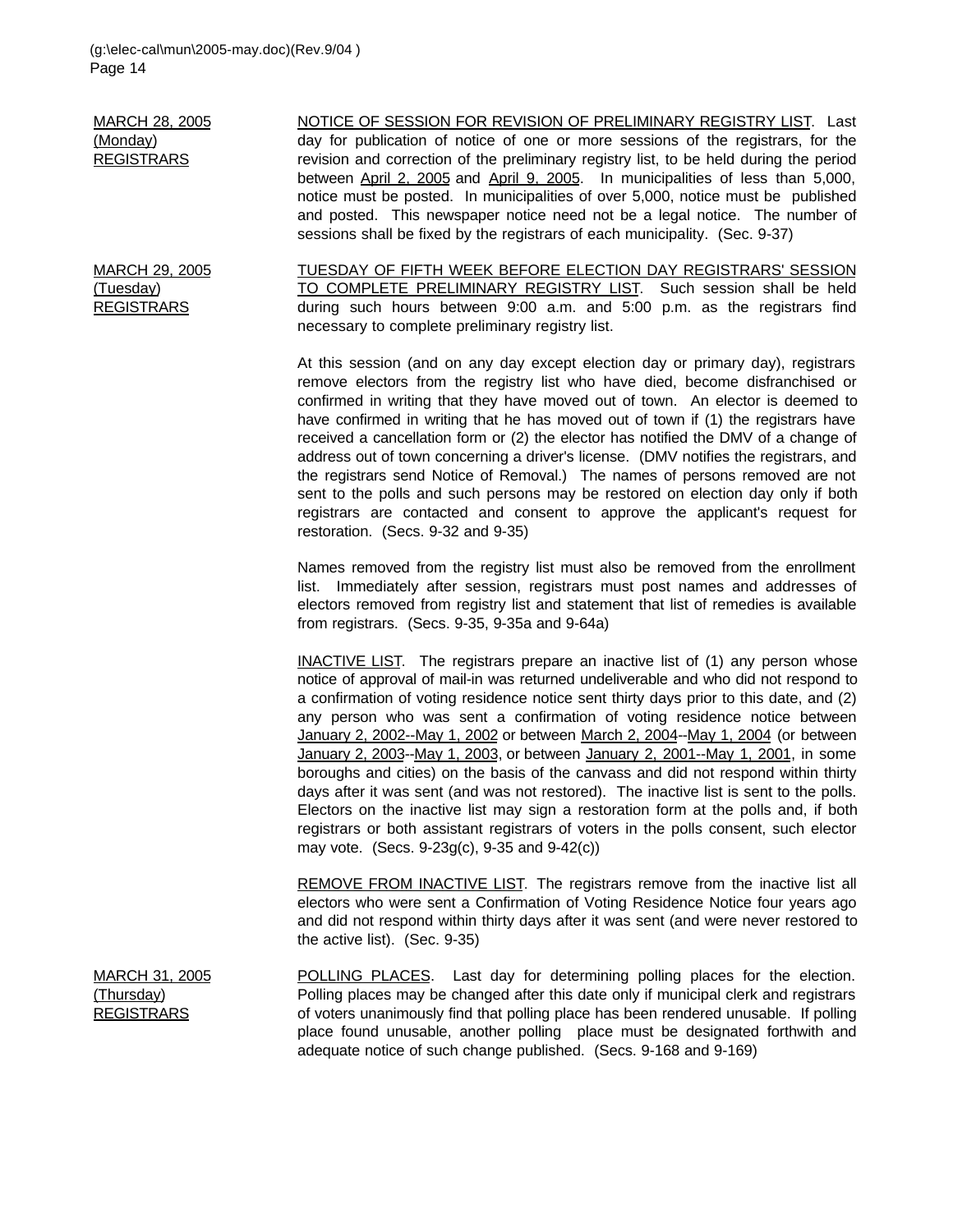MARCH 31, 2005 (Thursday) REGISTRARS PRELIMINARY REGISTRY LIST. Last day to complete and deposit certified preliminary registry list in town clerk's office for public inspection. (Sec. 9-36)

*APRIL, 2005* APRIL 1, 2005 (Friday) MUNICIPAL CLERK ABSENTEE BALLOTS. Printed absentee ballots for the election become available to electors on this day. (Secs. 9-135 and 9-140(f)). Explanatory text and/or arguments re. local questions (option). (Secs. 9-140(d) and 9-369b.)

#### REGISTRARS Registrars may direct the clerk to mail an absentee ballot set to an elector or an applicant for admission as an elector who (1) is living outside the U.S. or (2) is a member of the armed forces, or the spouse or dependent living where such member is stationed. Municipal clerk also may so act on his own motion. (Secs. 9-140(f) and 9-153d)

APRIL 1, 2005 to APRIL 11, 2005 (Friday - Monday) REGISTRARS

APRIL 2, 2005 (Saturday) REGISTRARS

APRIL 2, 2005 to APRIL 9, 2005

REGISTRARS

APRIL 3, 2005 to APRIL 12, 2005

**REGISTRARS** 

NOTICE OF SATURDAY OF THIRD WEEK BEFORE ELECTION DAY REGISTRATION SESSION. Notice of April 16, 2005 session of the Registrars of Voters of *ALL* towns to be published at least once on or between any of these dates. This newspaper notice need not be a legal notice. (Sec. 9-16)

REGISTRY LIST. In municipalities of more than 5,000 population, last day for producing and posting for public inspection the certified copy of preliminary registry list for each voting district. Copies of such list must be made available for distribution by the registrars. (Sec. 9-36)

(Saturday - Saturday) REGISTRARS' SESSIONS. Registrars must hold one or more sessions during period between Saturday of fifth week and Saturday of fourth week before election to revise and correct preliminary registry list. Number of sessions is to be fixed by registrars. In towns over 5,000 population required notice must be published in newspaper at least five days before first of such sessions but need not be legal notice. Registrars may hold additional sessions of which no notice need be given, except during period of six days before election. (Sec. 9-37)

(Sunday - Tuesday) NOTICE OF FOURTEENTH DAY BEFORE ELECTION DAY REGISTRATION SESSION. Notice of April 18, 2005 session of the Registrars of Voters of *ALL* towns to be published at least once on or between any of these dates. This newspaper notice need not be a legal notice. (Sec. 9-16)

APRIL 6, 2005 (Wednesday) CAMPAIGN FINANCE FILING DATE. Filing date, within 30 days of the primary, for committees of unsuccessful primary candidates only. (Sec. 9-333j)

APRIL 7, 2005 (Thursday) CAMPAIGN FINANCE FILING DATE. All committees, except state central committees. The period disclosed is January 1, 2005 through March 31, 2005, except that if the committee filed a statement on the seventh day preceding the March 10, 2005 primary, the period disclosed is from **February 22, 2005** through March 31, 2005. (Secs. 9-333j)

APRIL 11, 2005 (Monday) CAMPAIGN FINANCE FILING DATE. State Central Committees. The period disclosed is January 1, 2005 through March 31, 2005. (Sec. 9-333j)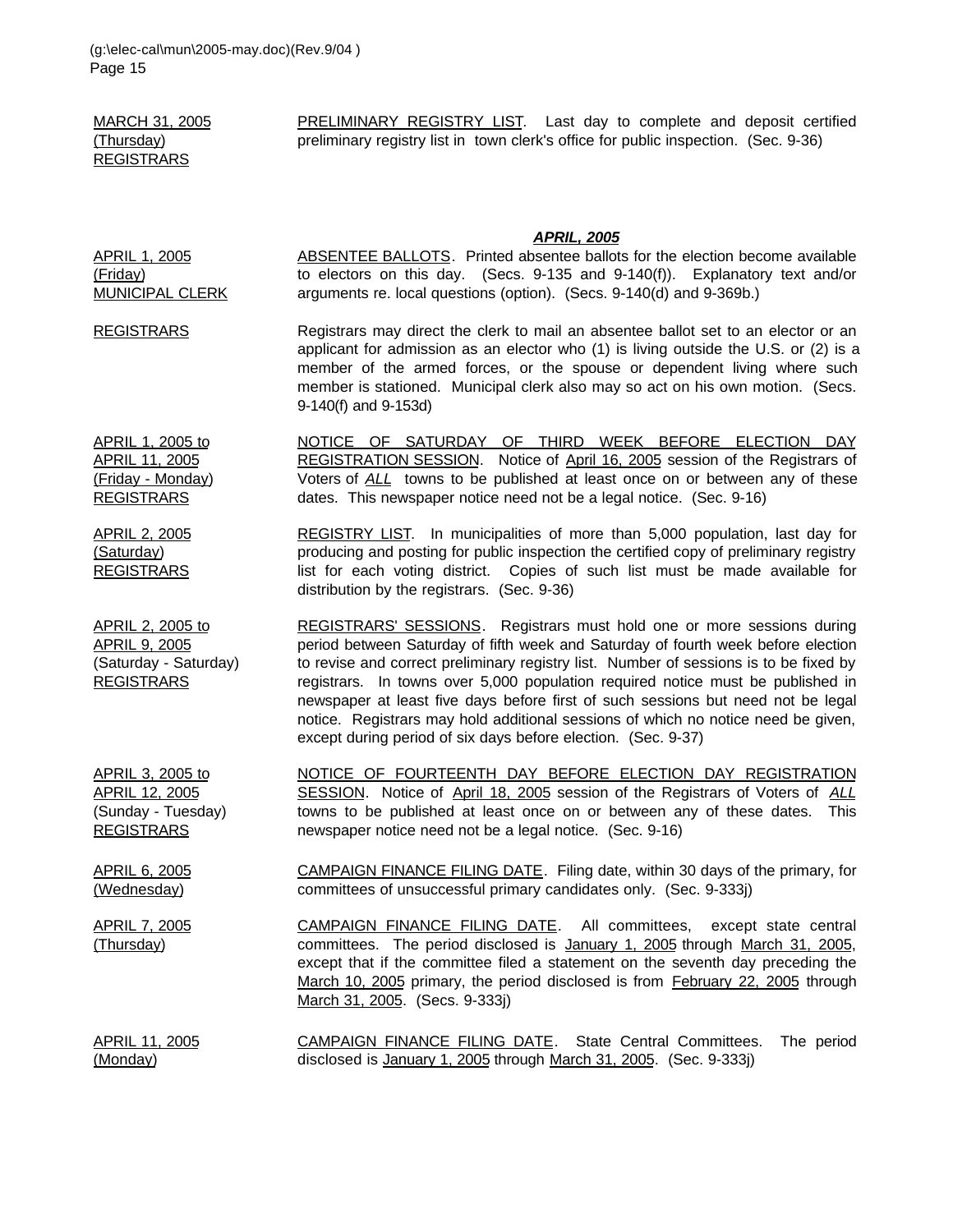| APRIL 11, 2005<br>(Monday)<br><b>TOWN CLERK</b><br><b>REGISTRARS</b>                       | SPECIAL REGISTRATION SESSION -- APPLICATION. Last day that 25 or more<br>persons who are employed by the same employer at the same place of<br>employment in a town, or 25 or more persons who attend the same school, college<br>or university, or who reside at the same hospital, residential care home, rest home,<br>nursing home or convalescent home and believe themselves qualified to become<br>electors in any Connecticut town, may sign and submit a request to the town clerk<br>or either registrar of voters for an admitting official to go to such place of<br>employment, school or residence in order to take and act upon applications for<br>admission as electors. (Secs. 9-19c and 9-19d)                                                                     |
|--------------------------------------------------------------------------------------------|---------------------------------------------------------------------------------------------------------------------------------------------------------------------------------------------------------------------------------------------------------------------------------------------------------------------------------------------------------------------------------------------------------------------------------------------------------------------------------------------------------------------------------------------------------------------------------------------------------------------------------------------------------------------------------------------------------------------------------------------------------------------------------------|
| APRIL 11, 2005<br>(Monday)<br><b>REGISTRARS</b>                                            | CENTRAL COUNTING -- ABSENTEE BALLOTS. Last day for registrars of voters<br>to notify municipal clerk in writing if they decide to count absentee ballots at a<br>central location, which location shall be published in the warning for the election.<br>(Sec. 9-147a)                                                                                                                                                                                                                                                                                                                                                                                                                                                                                                                |
| APRIL 11, 2005<br>(Monday)<br><b>REGISTRARS</b>                                            | <b>ELECTION OFFICIALS</b> . Last day for registrars to appoint election officials.<br>Municipal clerk, registrars of voters, moderator and mechanic shall instruct election<br>officials. (Sec. 9-249)                                                                                                                                                                                                                                                                                                                                                                                                                                                                                                                                                                                |
| APRIL 12, 2005 thru<br><b>APRIL 18, 2005</b><br>(Tuesday - Monday)<br><b>REGISTRARS</b>    | REGISTRATION BY MAIL -- NOTICE OF ACCEPTANCE OR REJECTION TO BE<br>SENT ON DAY OF RECEIPT. When an application for registration by mail is<br>received during the period beginning on the 20th day before election and ending on<br>the 14th day before election, registrar must send by first-class mail a notice of<br>acceptance or rejection on day of receipt of application. The privileges as an<br>elector attach immediately upon approval of the application, and the new elector's<br>name is added to the registry list. If a notice of approval is later returned<br>undelivered, registrars must proceed with confirmation of voting residence notice<br>under Conn. Gen. Stat. Sec. 9-35 or Sec. 9-43 and may challenge applicant at<br>polls. (Sec. 9-23g(c) and (d)) |
| APRIL 15, 2005 to<br><b>APRIL 25, 2005</b><br>(Friday - Monday)<br><b>REGISTRARS</b>       | NOTICE OF LIMITED REGISTRATION SESSION TO BE HELD ON THE LAST<br>WEEKDAY BEFORE ELECTION. Notice to be published at least once on or<br>between these dates of April 29, 2005 limited session of registrars of voters of ALL<br>towns. This newspaper notice need not be a legal notice. (Secs. 9-16 and 9-17)                                                                                                                                                                                                                                                                                                                                                                                                                                                                        |
| APRIL 16, 2005<br>(Saturday)<br><b>REGISTRARS</b>                                          | SATURDAY OF THIRD WEEK BEFORE ELECTION DAY REGISTRATION<br>SESSION IN ALL TOWNS. Hours: 10:00 a.m. to 2:00 p.m. (Sec. 9-17)                                                                                                                                                                                                                                                                                                                                                                                                                                                                                                                                                                                                                                                           |
| APRIL 17, 2005 to<br><b>APRIL 26, 2005</b><br>(Sunday - Tuesday)<br><b>MUNICIPAL CLERK</b> | WARNING OF ELECTION. Municipal clerk or assistant municipal clerk must<br>publish once, on or between any of these dates, notice of election, which notice<br>shall include the time and location of the polling places, and record each such<br>warning. (Sec. 9-226)<br>If central counting of absentee ballots is timely designated by registrars of voters,<br>the warning for the election shall include such central location. (Sec. 9-147a)                                                                                                                                                                                                                                                                                                                                    |
|                                                                                            | The warning must also include a statement concerning any question to be included<br>on the ballot. (Secs. 9-369 and 9-369a)                                                                                                                                                                                                                                                                                                                                                                                                                                                                                                                                                                                                                                                           |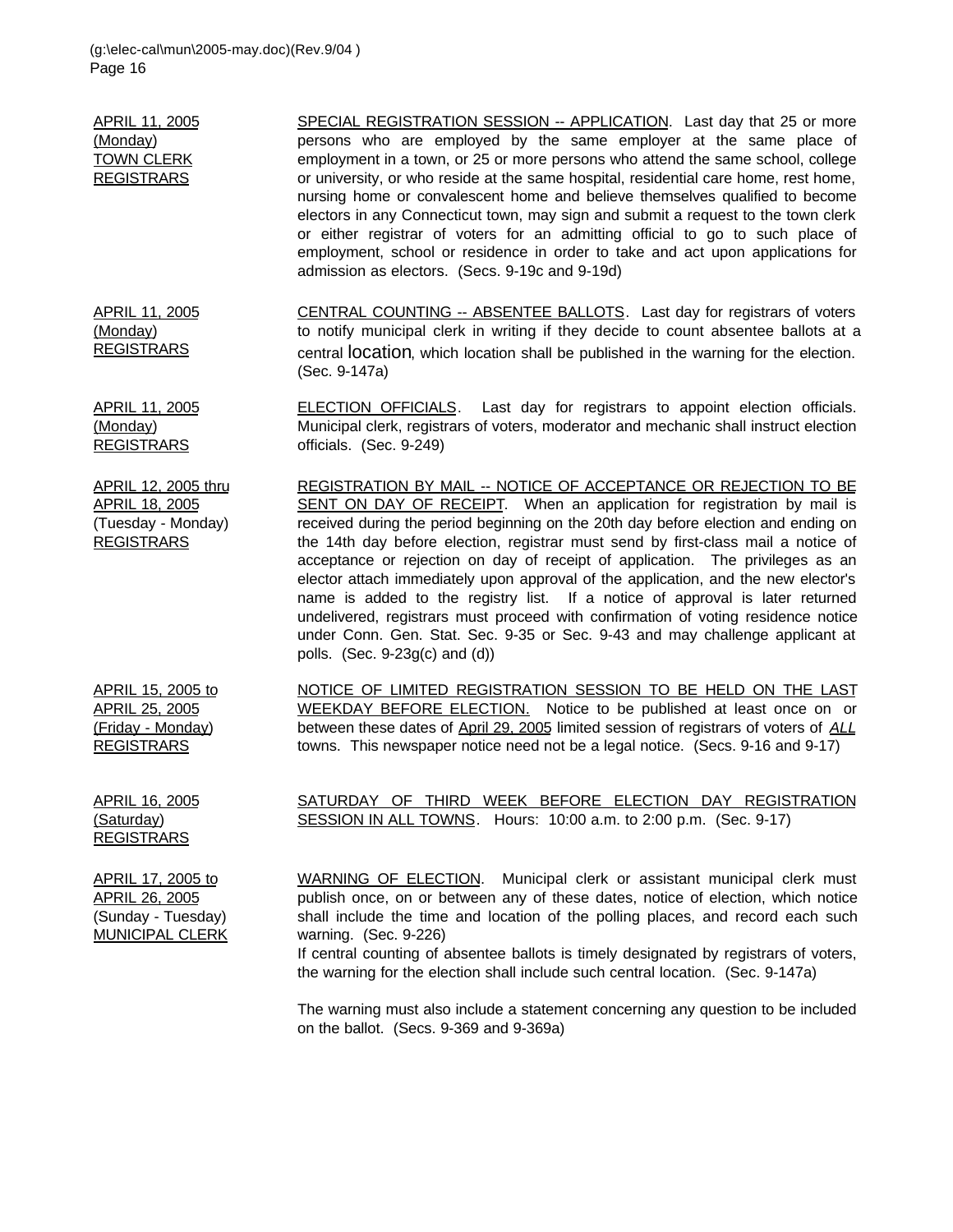APRIL 18, 2005 (Monday) 4:00 p.m. WRITE-IN **CANDIDATES** WRITE-IN REGISTRATION. Last day that write-in candidates for any office being contested at election may register with Secretary of the State. However, a write-in candidate for Representative Town Meeting (RTM) in a town which has 75 or more members on its RTM must register with the town clerk of such town not later than last business day before election. (Sec 9-373a) APRIL 18, 2005 (Monday) TOWN CLERK **REGISTRARS** PHYSICALLY DISABLED -- VOTER REGISTRATION. Last day for receipt by town clerk or registrar of voters of mailed application for admission as elector on prescribed form of any such person who became l8 years of age, U.S. citizen, or resident of the municipality on or before April 18, 2005. Within ten days of proper application, voting official to arrange for voter-making at place of confinement. (Sec. 9-31a) Such persons whose rights as to age, citizenship or residence mature after the above date may apply up to 9:00 a.m. April 30, 2005. (Sec. 9-31a) APRIL 18, 2005 (Monday) ALL VOTER **REGISTRATION OFFICIALS** FOURTEENTH DAY BEFORE ELECTION DAY REGISTRATION SESSION -- REGISTRATION CUT-OFF. This is the last regular session for admission of electors for those who become 18 years of age, U.S. citizens, or residents of the municipality on or before April 18, 2005. Hours: 9:00 a.m. to 8:00 p.m. (Sec. 9-17) Those whose rights as to age, citizenship or residence mature after the above date may apply in the office on a daily basis until the opening of the limited session on April 30, 2005 or at such limited session. (Sec. 9-19b(d)) Persons who do not fall into a "matured rights" category may apply for admission in the office between the cut-off date and the opening of the matured rights session but such applications are not effective until the third day following the date of the election. (Sec. 9-19g) Final date to apply for cross town admission. Actual approval by town of residence may occur after this date. (Sec. 9-19e) Last day for 25-name petition session to be held. (Sec. 9-19c) Last day for an elector to make a signed written request to the registrars of voters for erasure of his name from the registry list. (Sec. 9-35b) APRIL 18, 2005 (Monday) **REGISTRARS** REGISTRATION BY MAIL -- ELECTION DEADLINE -- APPLICATION. Handdelivered mail-in registration applications must be *received* by registrars in applicant's town of residence (or by DMV or a voter registration agency) and, mailed mail-in registration applications must be *postmarked* by this date, for the applicant to be entitled to vote in the election. Electoral privileges of applicants meeting this deadline attach immediately upon approval by the registrar. For example, if a mail-in application is postmarked "April 18, 2005" and received on April 30, 2005, and if the applicant is otherwise qualified, the registrar approves the application on April 30, 2005, adds the new elector's name to the list and the new elector may vote in the election on May 2, 2005. If a notice of approval is later returned undelivered, registrars must proceed with confirmation of voting residence notice under Conn. Gen. Stat. Sec. 9-35 or Sec. 9-43 and may challenge applicant

at polls. (Conn. Gen. Stat. Sec. 9-23g(d)(2))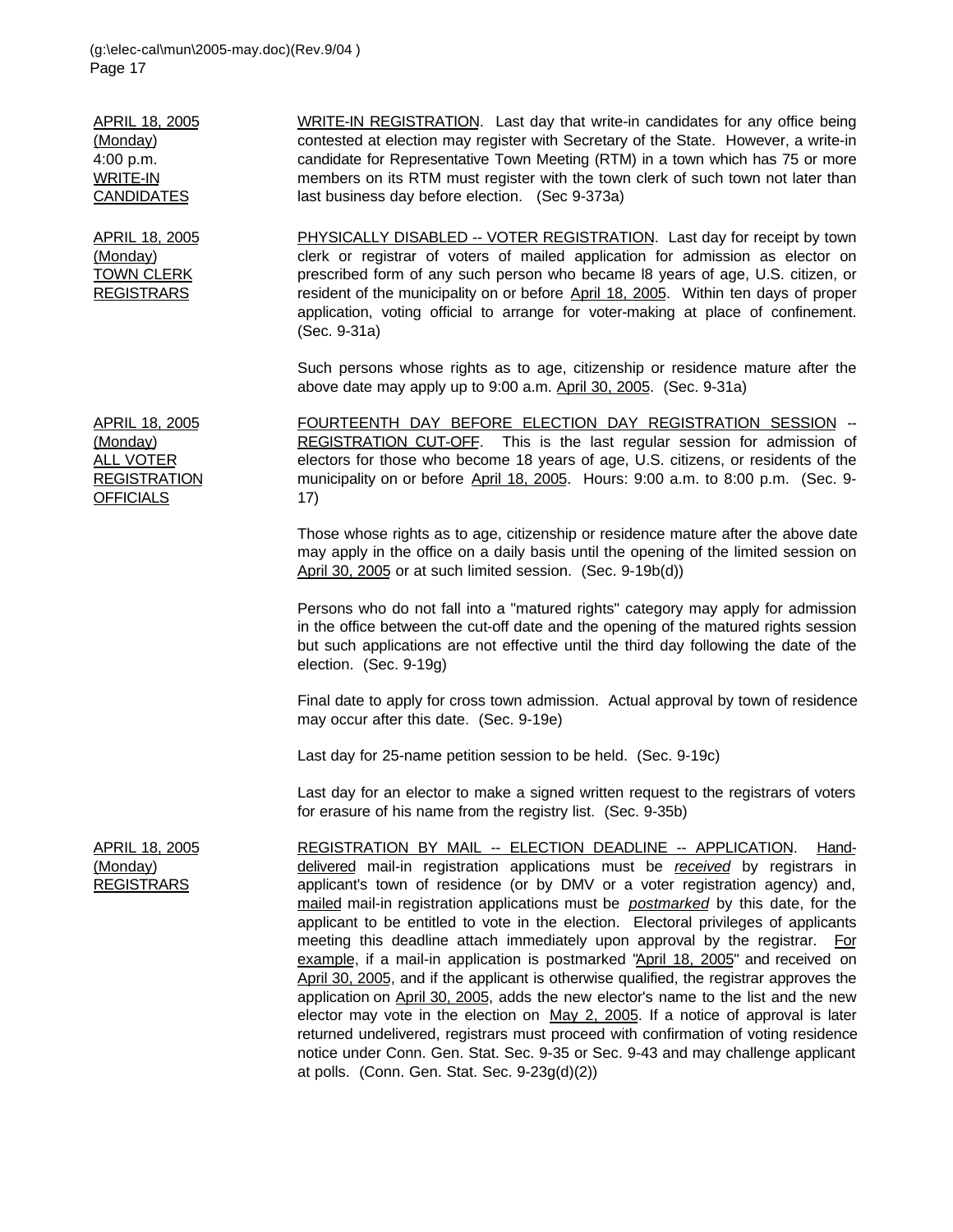APRIL 18, 2005 to APRIL 25, 2005 (Monday - Monday) **REGISTRARS** 

April 19, 2005 thru MAY 2, 2005 (Tuesday - Monday) REGISTRARS

REGISTRATION AND PARTY ENROLLMENT FIGURES. Registrars in each municipality must send written or faxed report to Secretary of the State. **Handdelivered** or **faxed** reports must be received beginning April 19, 2005 and by 4:30 p.m. on April 28, 2005. **Mailed** reports must be *postmarked* beginning 8:00 p.m. on April 18, 2005 and by midnight April 25, 2005. (Sec. 9-65)

REGISTRATION BY MAIL -- NOTICE OF ACCEPTANCE OR REJECTION TO BE SENT WITHIN 10 DAYS. PRIVILEGES OF AN ELECTOR SHALL NOT ATTACH UNTIL THE DAY AFTER THE ELECTION OR THE DAY APPLICATION IS APPROVED BY REGISTRAR, WHICHEVER IS LATER. When a hand-delivered mail-in application is received during this period by registrars in applicant's town of residence (or by the DMV or a voter registration agency), or a mailed mail-in application for registration is postmarked during this period, registrar must act on the application and send by first-class mail a notice of acceptance or rejection within 10 days of receipt of the application, but privileges of an elector shall not attach until May 3, 2005, or until the application is approved by registrar, whichever is <u>later</u>. (Sec. 9-23g(d)(2))

*IMPORTANT EXCEPTION:*

*If an application indicates that it was received by* April 18, 2005 *by the DMV or a voter registration agency (or a special assistant registrar or town clerk or a registrar of voters of another town), the registrar of voters of the town of residence shall mail a notice of acceptance or rejection on the day of receipt of such application during this period. Such persons whose applications are accepted acquire privileges of an elector immediately and may vote in the election. (Sec. 9-23g)*

CAMPAIGN FINANCE FILING DATE. State Central Committee which has made or received contributions or expenditures in connection with May 2, 2005 election. The period disclosed is April 1, 2005 through April 13, 2005. (Sec. 9-333j)

SAMPLE BALLOT LABEL. Last day for clerk to file with Secretary of the State sample of completed ballot label. (Sec. 9-256)

CORRECTED REGISTRY LIST. Day for registrars to file certified corrected final registry list in municipal clerk's office. (Sec. 9-38)

REGISTRY LIST -- ELECTOR'S CLAIMS. Last day for any elector whose residence has been challenged since the last regular election or primary to file written request for retention of registration. (Sec. 9-43)

ABSENTEE BALLOT CHECK-OFF. Whether central counting of absentee ballots has been designated or not, beginning as soon after 11:00 a.m. as the absentee ballots are available from the municipal clerk the registrars may begin checking the absentee ballots on this and each weekday before the election. The ballots shall be checked not later than the last weekday before the election. The registrars shall check, without opening the outer envelopes, the names of such absentee voters on the official check list to be used at such election by indicating "Absentee" or "A" preceding such name, and in the case of central counting shall also note such designation on a duplicate list. After checking is completed, municipal clerk seals unopened ballots for delivery between 10:00 a.m. and 12:00 noon, election day. (Sec. 9-140c(b))

APRIL 20, 2005 (Wednesday)

APRIL 21, 2005 (Thursday) MUNICIPAL CLERK

APRIL 22, 2005 (Friday) REGISTRARS

APRIL 25, 2005 (Monday) REGISTRARS

APRIL 25, 2005 (Monday) REGISTRARS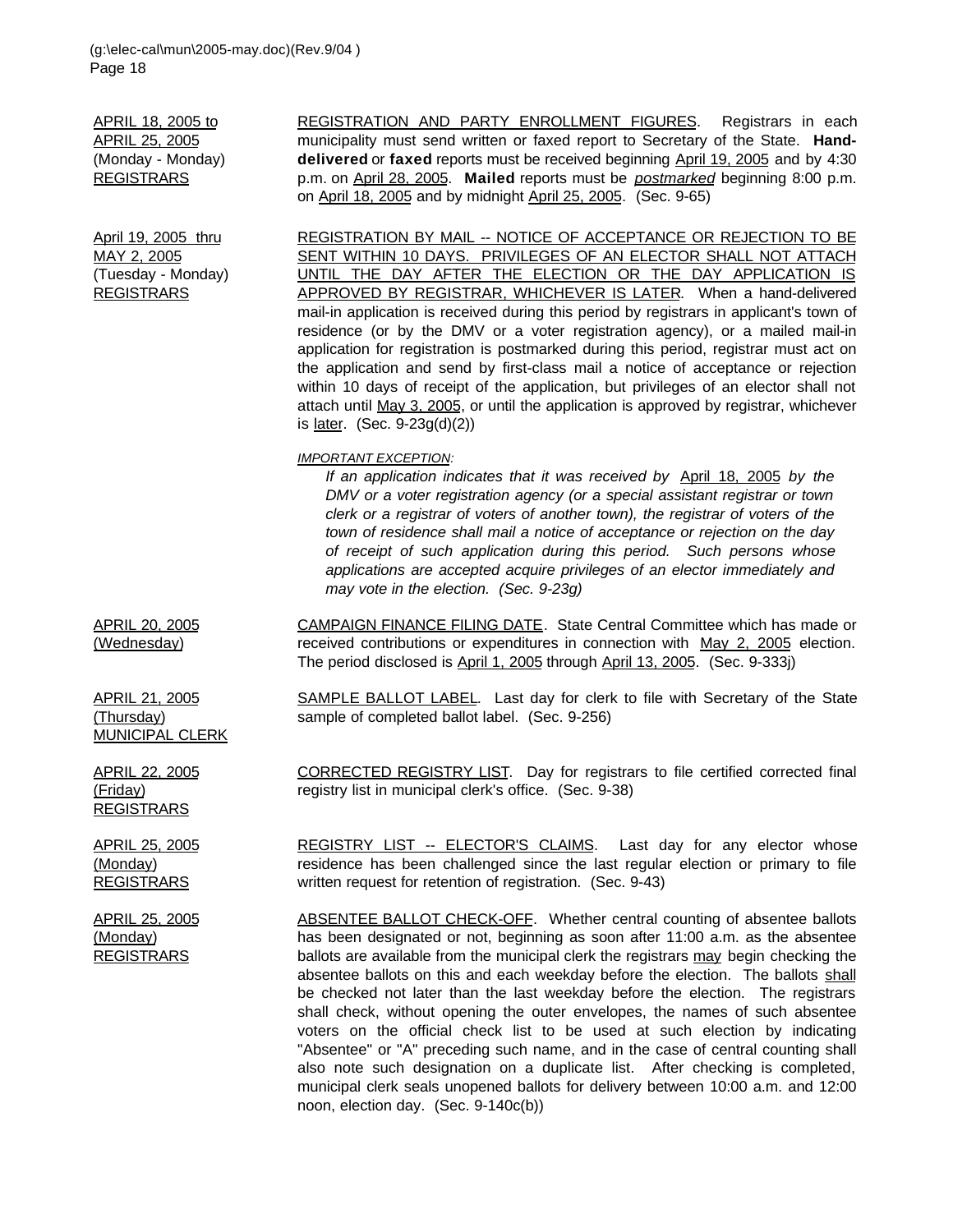APRIL 25, 2005 (Monday) REGISTRARS PRELIMINARY REGISTRY LIST. Last day for correction or revision of preliminary registry list by registrars. (Sec. 9-37) APRIL 25, 2005 (Monday) CAMPAIGN FINANCE FILING DATE. All committees, except state central committees which have made or received a contribution or expenditure in connection with the election. All town committees and city and borough committees in municipalities holding May elections must file on this date regardless of whether they have made or received a contribution or expenditure in connection with the election. The period disclosed is April 1, 2005 through April 18, 2005. (Sec. 9-333j) APRIL 25, 2005 (Monday) INSTITUTIONAL ADMINISTRATORS AND REGISTRARS SUPERVISED BALLOTING DESIGNATION. Last day to request supervised absentee balloting in a nursing home or rest home, etc., with less than 20 electors. A written designation must be made by this date by either registrar of voters or the administrator of the institution for the election. (Sec. 9-159q) This deadline does not apply to a nursing home or rest home, etc., with 20 or more electors because supervised voting is mandated at such institutions. (Secs. 9-159q and 9-159r) APRIL 26, 2005 (Tuesday) **REGISTRARS** REGISTRY LIST. Last day for registrars to file with town clerk supplementary or updated registry list containing names and addresses of electors transferred, restored or added to registry list prior to this date, provided in municipalities of under 25,000, such additional names may be inserted in writing in final list. (Sec. 9-38) APRIL 29, 2005 (Friday) REGISTRARS SUPERVISED BALLOTING DEADLINE. Supervision of absentee balloting shall be not later than the last business day before the election. (Secs. 9-159q and 9-159r) APRIL 29, 2005 (Friday) 9:00 a.m. **REGISTRARS** TOWN CLERK PHYSICALLY DISABLED -- VOTER REGISTRATION. Deadline for receipt by town clerk or registrar of voters of mailed application for admission as elector on prescribed form of any such person whose qualification as to age, citizenship or residence was attained since April 18, 2005. (Sec. 9-31a(b)(2)) APRIL 29, 2005 (Friday) 5:00 p.m. ADMITTING **OFFICIALS** SERVICEMEN -- SPECIAL SESSIONS. Admitting official, on written request received at any time prior to 5:00 p.m. on this date, may admit as electors members of armed forces and former members of armed forces discharged within the calendar year immediately preceding such request, if found qualified. (Sec. 9- 25) Any application for voter registration from any serviceman and any person out of the country may be received until 5:00 p.m. of this day. (Secs. 9-25 and 9-26) APRIL 29, 2005 (Friday) REGISTRARS LIMITED REGISTRATION SESSION THE LAST WEEKDAY BEFORE ELECTION. Session of Registrars of Voters to admit those seeking to vote in election whose qualification as to age, citizenship or residence was attained since April 18, 2005. Hours: 9:00 a.m. - 12:00 noon. (Sec. 9-17) APRIL 30, 2005 (Saturday) 6:00 a.m. REGISTRARS UNOFFICIAL CHECKERS. Deadline for Town Chairmen or candidates (if qualified) to designate unofficial checkers to the registrars of voters. Registrar, at request of his town chairman, shall change appointments up to close of polls. (Sec. 9-235)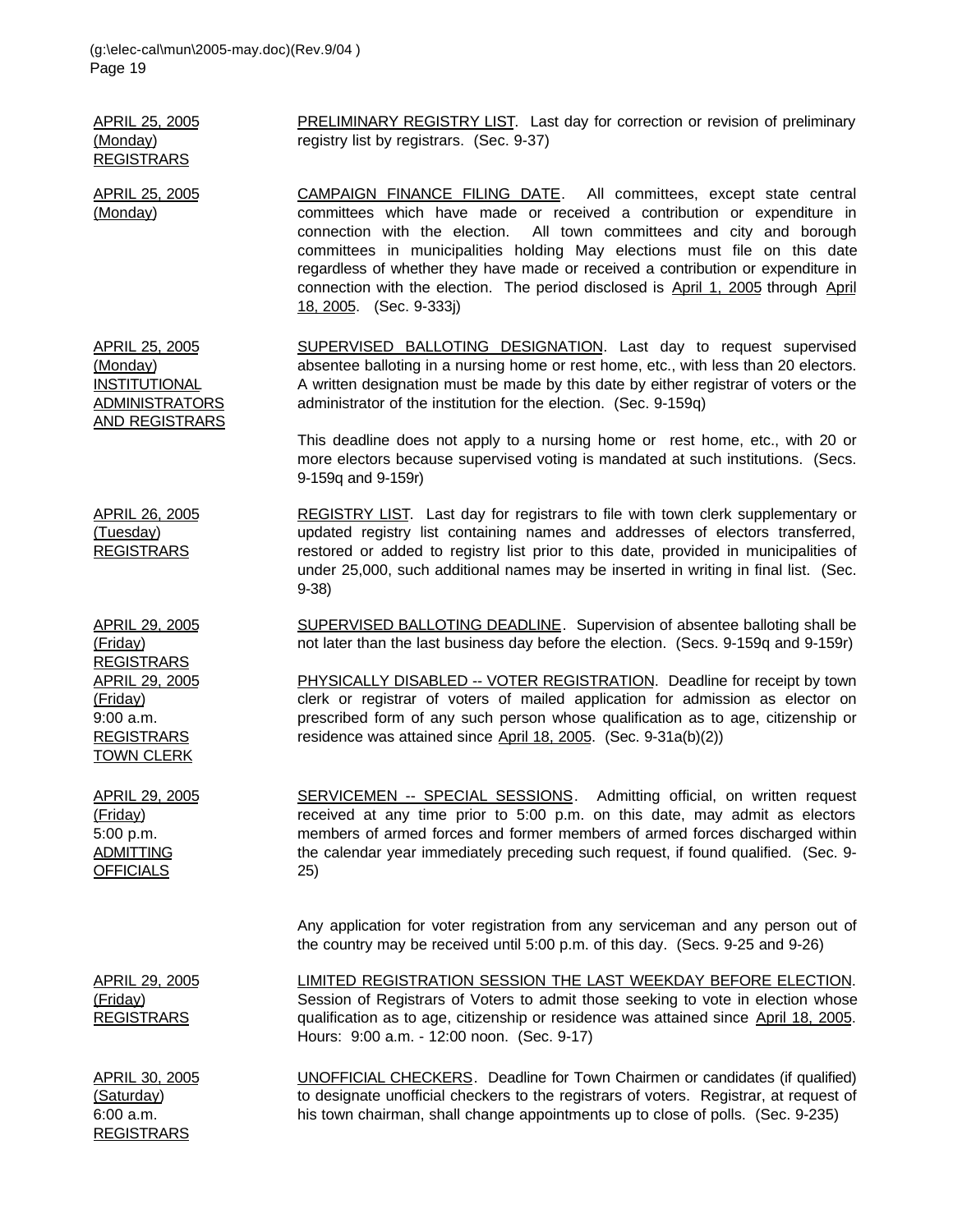In addition, any person (other than a candidate or election official) may serve as a runner. (Sec. 9-235b)

Unofficial Checkers for Questions: Registrars must notify (1) each committee and person on whose behalf a political committee statement of organization or a certificate of exemption has been filed for a question with the town clerk, and (2) each other group known to be for or against a referendum issue, of their right to submit designees to the registrars at least 48 hours before the opening of the polls, indicating their position on the question. (Sec. 9-235(e))

APRIL 30, 2005 (Saturday) REGISTRARS ABSENTEE BALLOT CHECK-OFF. Whether central counting of absentee ballots has been designated or not, beginning as soon after 11:00 a.m. on this day as the absentee ballots are available from the municipal clerk, the registrars shall check without opening the outer envelopes, the names of such absentee voters on the official check list to be used at such election by indicating "Absentee" or "A" preceding such name, and shall in the case of central counting also note such designation on duplicate list. After checking is completed, municipal clerk seals unopened ballots for delivery between 10:00 a.m. and 12:00 noon election day. Although checking may begin on April 25, 2005, it must be completed by this day. (Sec. 9-140c)

#### *MAY, 2005*

**ELECTION MATERIALS**. Municipal clerks to provide election materials to Moderators before 8:00 p.m. (Sec. 9-259)

VOTING MACHINES. Machines must be prepared and delivered to polling places with all necessary furniture and equipment by 6:00 p.m. (Secs. 9-238 and 9-247)

ABSENTEE BALLOTS. DEADLINE TO ISSUE. Absentee ballots may not be issued on election day, except electors who suddenly become ill within six days immediately preceding the close of the polls at the election or who are patients in a hospital within such six-day period, may apply for and be issued an absentee ballot up to the close of the polls. (Secs. 9-140(h) and 9-150c)

REGISTRY LIST. Last day before election to remove electors from registry list who have died, become disfranchised or confirmed in writing that they have moved out of town. An elector is deemed to have confirmed in writing that he has moved out of town if (1) the registrars have received a cancellation form or (2) the elector has notified DMV of a change of address out of town concerning a driver's license. (DMV notifies the registrars, and the registrars send Notice of Removal.) The names of persons removed are not sent to the polls and such persons may be restored on election day only if both registrars are contacted and consent to approve the applicant's request for restoration. (Secs. 9-32 and 9-35)

MAY 1, 2005 (Sunday) MUNICIPAL CLERK

MAY 1, 2005 (Sunday) **REGISTRARS** MAY 1, 2005 (Sunday) MUNICIPAL CLERK

MAY 1, 2005 (Sunday) **REGISTRARS**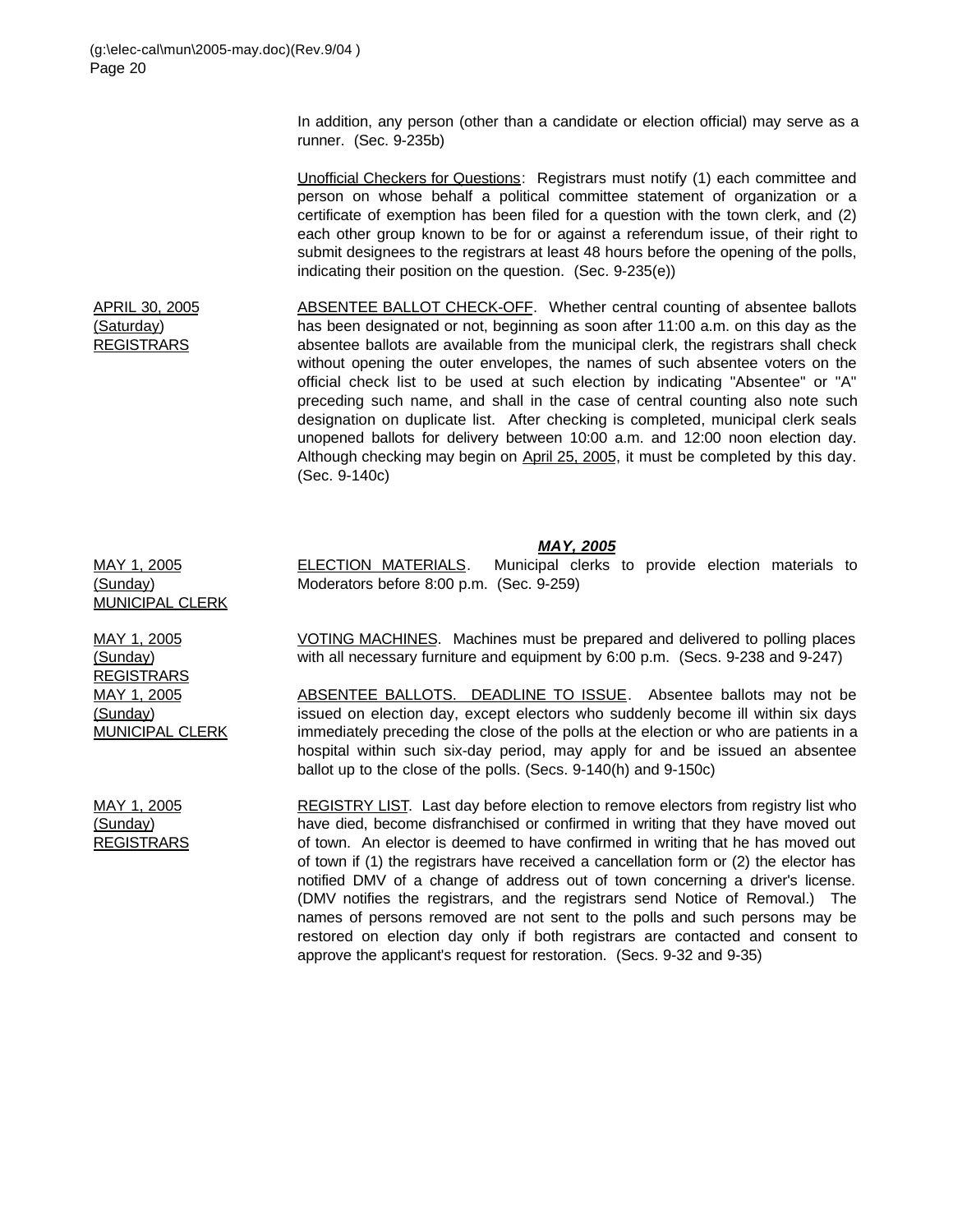INACTIVE LIST. The registrars prepare an inactive list of (1) any person whose notice of approval of mail-in was returned undeliverable and who did not respond to a confirmation of voting residence notice sent thirty days prior to this date, and (2) any person who was sent a confirmation of voting residence notice between January 2, 2002--May 1, 2002 or between March 2, 2004--May 1, 2004 (or between January 2, 2003--May 1, 2003, or between January 2, 2001--May 1, 2001, in some boroughs and towns) on the basis of the canvass and did not respond within thirty days after it was sent (and was not restored). The inactive list is sent to the polls. Electors on the inactive list may sign a restoration form at the polls and, if both registrars or both assistant registrars of voters in the polls consent, such elector may vote. (Secs. 9-23g(c), 9-35 and 9-42(c))

REMOVE FROM INACTIVE LIST. Last day before election to remove electors from inactive registry list who were sent a Confirmation of Voting Residence Notice four years ago and did not respond within thirty days after it was sent (and were never restored to the active list). (Sec. 9-35)

## *\*MAY 2, 2005 ELECTION DAY \**

MAY 2, 2005 (Monday) ALL ELECTION **OFFICIALS** 

*MEETING OF ELECTION OFFICIALS* at polling places by 5:15 a.m. (Secs. 9- 174 and 9-259)

*MEETING OF MODERATOR AND ASSISTANTS* by 5:40 a.m. to place distance markers. (Sec. 9-236)

*DEMONSTRATOR VOTING MACHINE* to be provided inside polling place. (Sec. 9-260)

*VOTER'S BILL OF RIGHTS AND 3 SAMPLE BALLOT LABELS* (and, if town so elects, 3 local question posters of explanatory text and/or arguments re local questions) to be posted in each polling place. (Secs. 9-236b, 9-255, 9-369b)

*VOTER REGISTRATION RECEIPT* On election day, an applicant whose name is not on the check list, may vote if, at the polls, he (1) presents a voter registration receipt from the DMV or other prescribed voter registration agency that his application was received by the deadline, (2) fills out a new voter registration card, (3) the card is approved by the registrar, and (4) the voter presents the required identification pursuant to Connecticut's voter identification procedures. (9-23g(d))

*HOURS OF VOTING*. Polls to be open 6:00 a.m. to 8:00 p.m. Electors in line by 8:00 p.m. permitted to vote. (Sec. 9-174)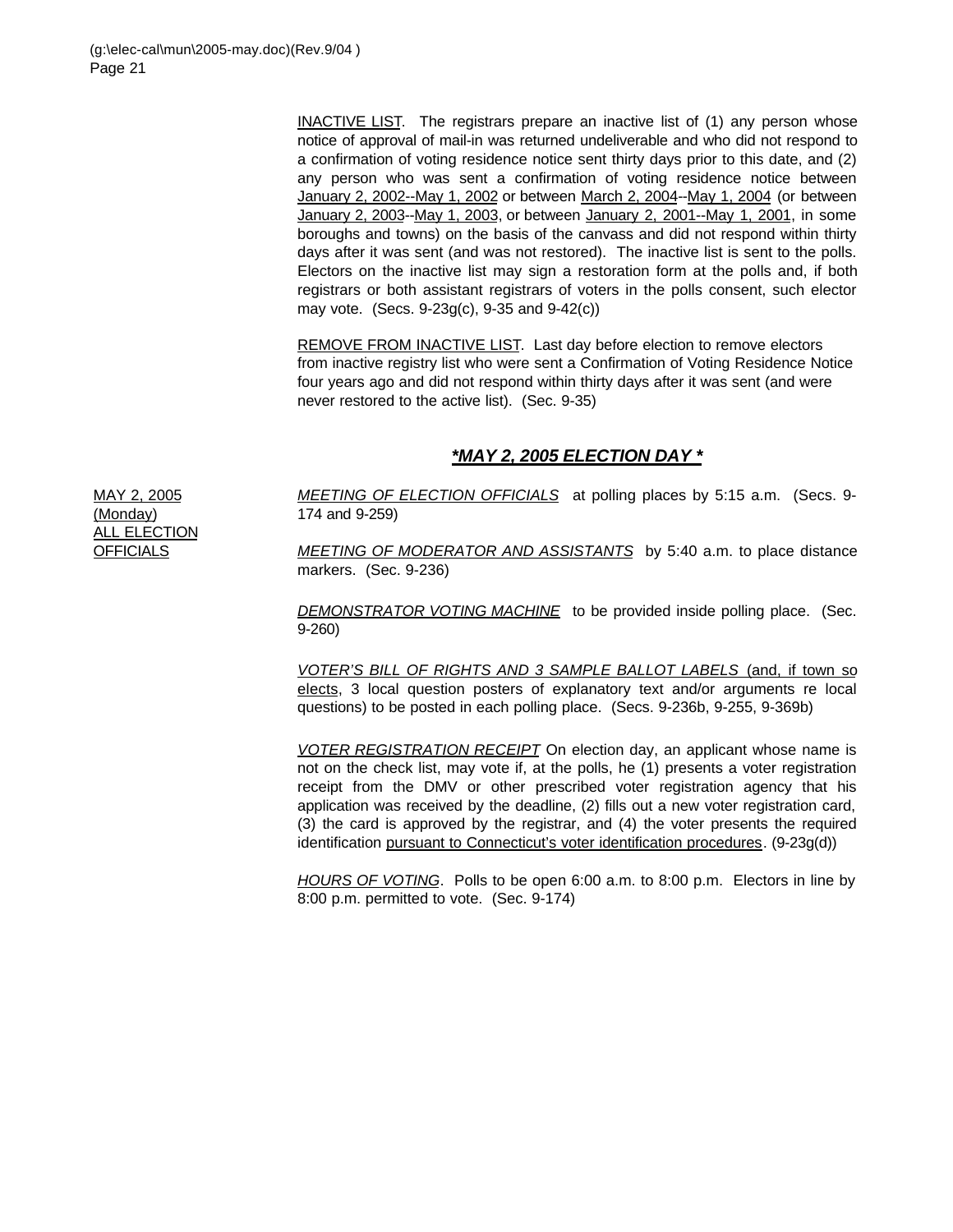*ABSENTEE BALLOTS*. In order to be cast at an election, the absentee ballot must be received by the municipal clerk (1) by the close of the polls if it is mailed or if it is returned by a member of the immediate family of the applicant in person or by the qualified designee of an ill or physically disabled ballot applicant in person, or (2) by the day before the election if it is returned in person by the applicant. (Sec. 9-140b)

*ABSENTEE BALLOTS*. Absentee ballots are to be delivered to the registrars of voters between 10:00 a.m. and 12:00 noon, at 6:00 p.m. (optional), and again, immediately after the close of the polls. Those ballots which are timely received after 11:00 a.m. of the last weekday before election are to be delivered to the registrars of voters at 6:00 p.m. and/or 8:00 p.m. In municipalities which have central counting of absentee ballots, at close of polls, registrars or assistant registrars shall deliver official check list to central counting moderator. When counting of absentee ballots is complete, central counting moderator delivers check list, duplicate check list and returns required by Sec. 9-150b to head moderator. (Secs. 9-140c)

MAY 2, 2005 (Monday) MODERATORS IMMEDIATELY AFTER THE CLOSE OF POLLS. Immediately after close of polls, checkers must deliver to moderator a certificate in duplicate, stating whole number of names on registry list and number checked thereon as having voted. Names of persons requesting a challenged ballot are crossed off registry list and added at end of list. (Secs. 9-232e and 9-307)

> Registrars at the respective polls must add their certificate to the check list. Moderator must lock duplicate copy of moderator's return in voting machine. (Secs. 9-307 and 9-309). In municipalities which have central counting of absentee ballots, the head moderator shall add the results from the voting machines (on each polling place moderator's returns) to the absentee count recorded on the central counting moderator's return for the corresponding voting district. (Sec. 9- 150b(c))

## RETURN OF VOTES TO SECRETARY OF THE STATE.

Head moderator must either 1) fax one copy of the certificate of votes cast for candidates to the Secretary of the State by 12:00 midnight on election day and then send such return to the Secretary of the State not later than three days later (Thursday, May 5, 2005) or 2) deliver immediately by hand to Secretary of the State not later than 6:00 p.m. of day after election or to state police not later than 4:00 p.m. who shall deliver by hand to Secretary of the State before 6:00 p.m. one copy of duplicate certificate of votes cast for candidates and the result of the vote cast on each question, both state and local, appearing on the election ballot. If Head moderator faxes return to Secretary of the State, he must also send (by hand delivery or mail) return by Thursday May 5, 2005. (Secs. 9-314 and 9-369a)

Final date for head moderator in each town to deliver to Town Clerk one copy of duplicate certificate of votes cast for candidates. (Sec. 9-314)

MAY 3, 2005 (Tuesday) MODERATORS CERTIFIED CHECK LIST to be deposited with Municipal Clerk. (Sec. 9-307). TIE VOTE OR "CLOSE" VOTE -- RECOUNT. For provisions relating to automatic recanvass where tie vote or where plurality of winning candidate was within limits prescribed by statute, see Sections 9-310, 9-311a and 9-311b.

Recanvass of close question vote -- Sec. 9-370a.

MAY 2, 2005 (Monday) MODERATOR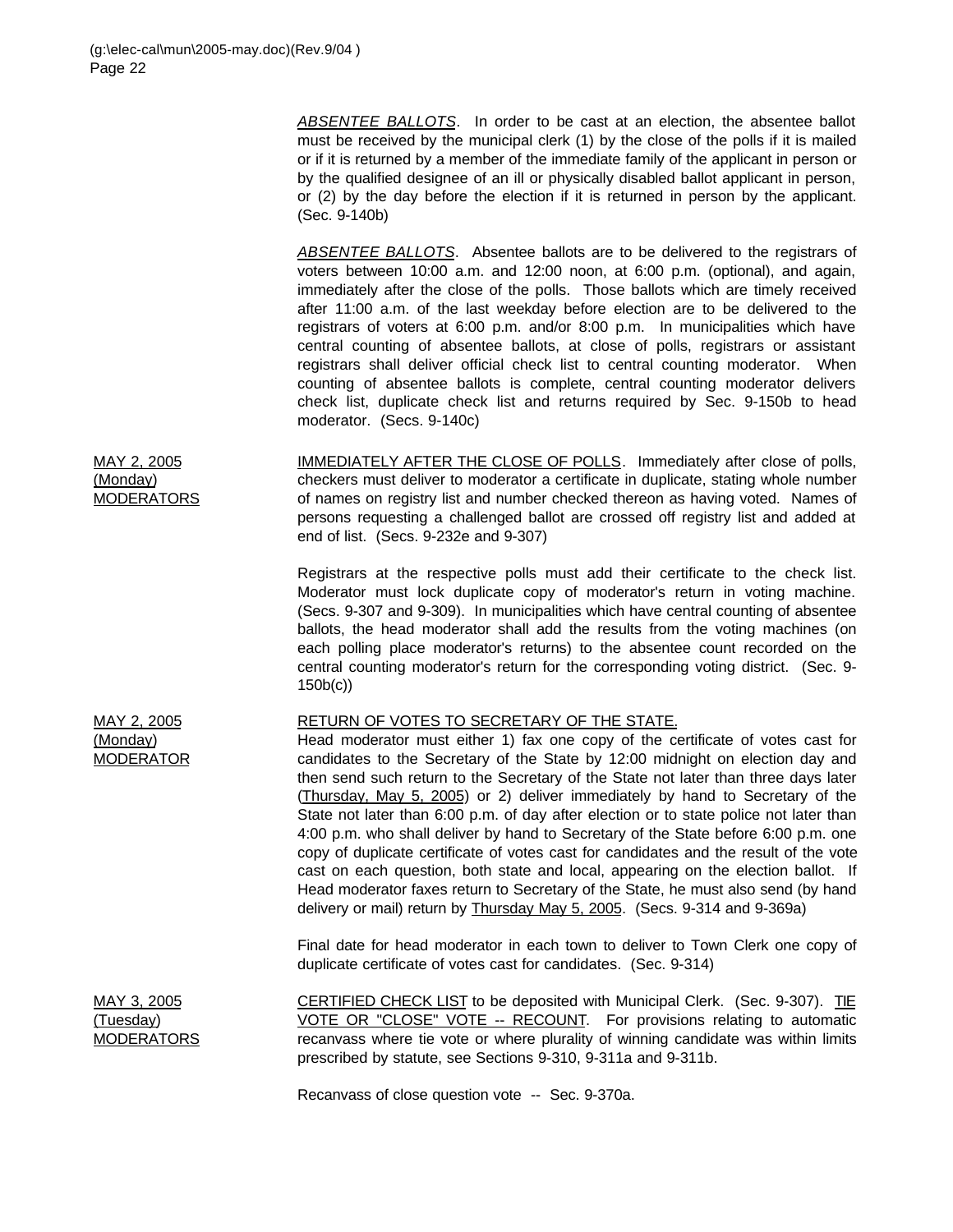MAY 3, 2005 thru DECEMBER 31, 2005 (Tuesday – Saturday) **REGISTRARS** REGISTRATION BY MAIL -- NOTICE OF ACCEPTANCE OR REJECTION TO BE SENT WITHIN 10 DAYS. When an application for registration by mail is received during this period registrar must send by first class mail a notice of acceptance or rejection within 10 days of receipt of application. The privileges as an elector attach immediately upon approval of the application, and the new elector's name is added to the registry list. If a notice of approval is later returned undelivered, registrars must proceed with confirmation of voting residence notice under Conn. Gen. Stat. Sec. 9-35 or Sec. 9-43 and may challenge applicant at polls. (Sec. 9- 23g(c) and (d)) MAY 5, 2005 (Thursday) MODERATORS DISCREPANCY -- RECOUNT. Last day for head moderator to order recount when there is a discrepancy in returns. (Secs. 9-310 and 9-311) MAY 6, 2005 (Friday) MUNICIPAL CLERK MACHINE REPORTS. Reports of machine mechanics and reports of registrars and party watchers provided for in Sections 9-244 and 9-246 from municipal primary to be kept by municipal clerk through this day. (Secs. 9-245 and 9-436) MAY 9, 2005 (Monday) MUNICIPAL CLERK PRIMARY FORMS. Municipal clerk destroys if no contest is pending, and no subpoena has been issued by the State Elections Enforcement Commission, the following forms used at the municipal primary: sealed depository envelopes by district containing inner and outer envelopes from which absentee ballots have been removed, together with the contents of serially-numbered outer envelopes marked "rejected"; all executed absentee ballot applications and direction by registrar forms; the numerical list of serially-numbered absentee envelopes issued; the list of applicants who have been issued more than one absentee ballot under Sec. 9-153c; all unused printed absentee ballots; absentee ballots received after the polls close; and list of absentee ballot applicants who returned their absentee ballots. (Secs. 9-140(e), 9-150a(f), 9-150b(f), (h) and (j), and 9-153c(c)) MAY 9, 2005 (Monday) MODERATORS CLOSE VOTE OR DISCREPANCY RECOUNT. Last day to conduct close vote or discrepancy recount. (Secs. 9-310, 9-311, 9-311a, 9-311b, 9-370a) MAY 12, 2005 (Thursday) MUNICIPAL CLERK ABSENTEE BALLOTS REPORT. Last day for municipal clerk to file with Secretary of the State statement accounting for number of absentee ballot forms received from said Secretary for the election. (Secs. 9-139c and 9-232e) MAY 12, 2005 (Thursday) MUNICIPAL CLERK LIST OF ELECTED OFFICIALS. Municipal clerk to file with Secretary of the State by this date a statement of the name, post office address and term of each person elected to office. If an elected town clerk is registrar of vital statistics, ex officio, such return shall so indicate. (Sec. 9-320) MAY 16, 2005 (Monday) CANDIDATES AND **ELECTORS** ELECTION CONTEST. Last day for bringing any complaint contesting ruling of moderator or count of votes to superior court. (Sec. 9-328) MAY 16, 2005 (Monday) MUNICIPAL CLERK VOTING MACHINES. Voting machines are to remain locked through this date. (Secs. 9-266 and 9-310)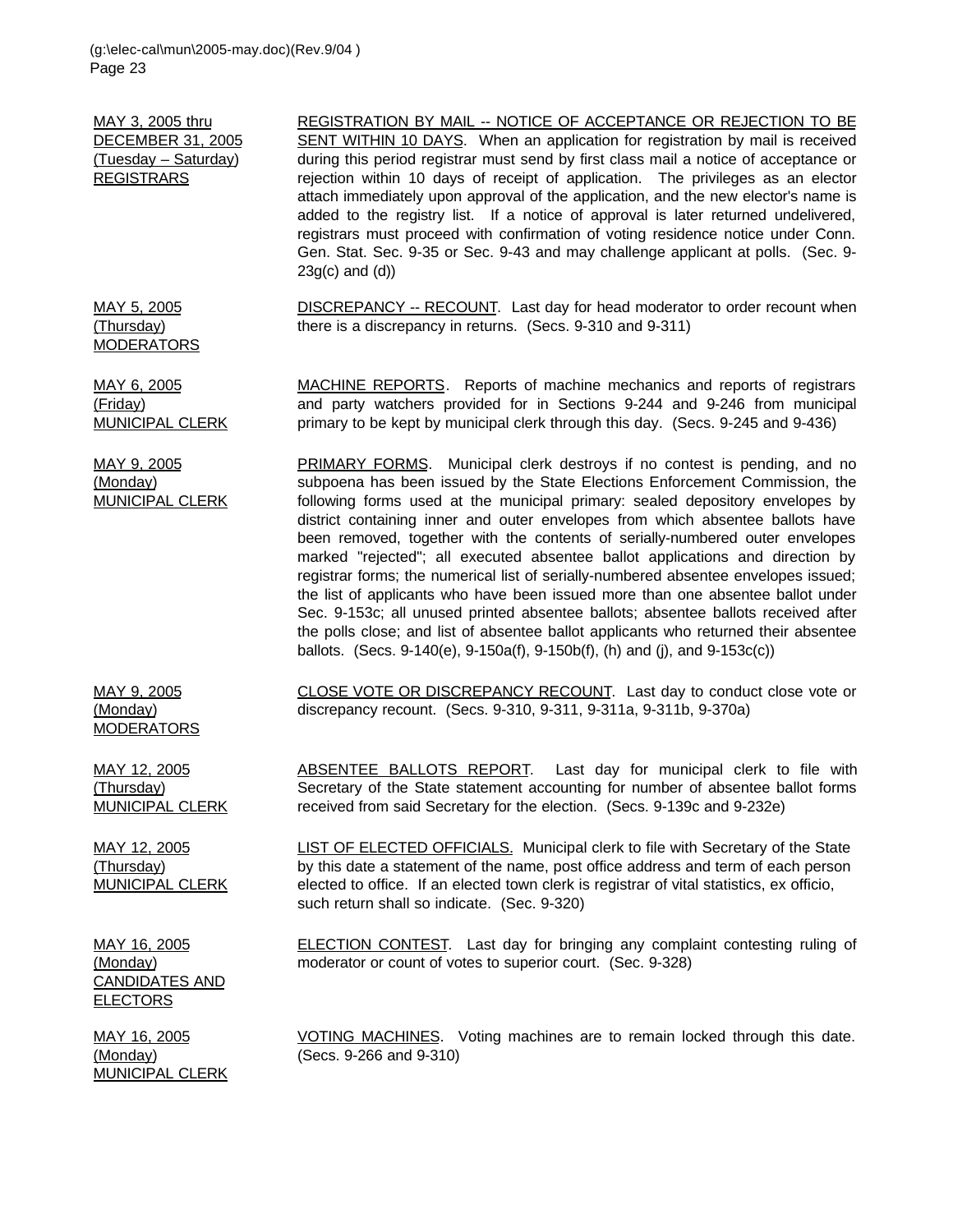MAY 17, 2005 (Tuesday) MUNICIPAL CLERK REPORT OF REFERENDUM. Municipal clerk to file with Secretary of the State result of a referendum (a) on charter or charter amendment, or (b) on the question of the acceptance of a special act, or (c) conducted in accordance with the provisions of a special act. (Sec. 9-371)

MAY 23, 2005 (Monday) MUNICIPAL CLERK RUN-OFF ELECTION. Run-off election for offices in which tie-vote resulted is to be held three weeks after election. At least three days' notice of such adjourned election must be published by municipal clerk. (Sec. 9-332)

#### *JUNE, 2005*

JUNE 1, 2005 (Wednesday) MUNICIPAL CLERK COPIES OF CHARTERS. Last day for clerk to file with Secretary of the State three certified copies of any charter, charter amendments or home rule ordinance amendments approved at the election, with the effective date indicated and in the case of the approval of charter or home rule ordinance amendments, three certified copies of the complete charter or ordinance incorporating such amendments. (Sec. 7-191(h))

*J*UNE 6, 2005 (Monday) CAMPAIGN FINANCE FILING DATE. Committees of unsuccessful candidates in primary which reported and continued a deficit. (Sec. 9-333j)

> Committees of unsuccessful candidates in a primary which reported a surplus must distribute their entire surplus by this date. (Sec. 9-333j)

JUNE 13, 2005 (Monday) CAMPAIGN FINANCE FILING DATE. Committees of unsuccessful candidates in primary which reported a surplus.

> The committee must distribute its entire surplus by June 6, 2005, and the manner of its distribution must be disclosed in this report. (Sec. 9-333j)

JUNE 16, 2005 (Thursday) CAMPAIGN FINANCE FILING DATE. Filing date, within 45 days of the election, for committees established for the election. (Sec. 9-333j)

> A candidate or political committee organized for the election which has eliminated any deficit or distributed any surplus within 45 days after the Election, may terminate upon the filing of this statement. (Sec. 9-333j)

#### *JULY, 2005*

JULY 1, 2005 (Friday) MUNICIPAL CLERK MACHINE REPORTS. Reports of machine mechanics and reports of registrars and party watchers provided for in Sections 9-244 and 9-246 for municipal election to be kept by municipal clerk through this day. (Sec. 9-245)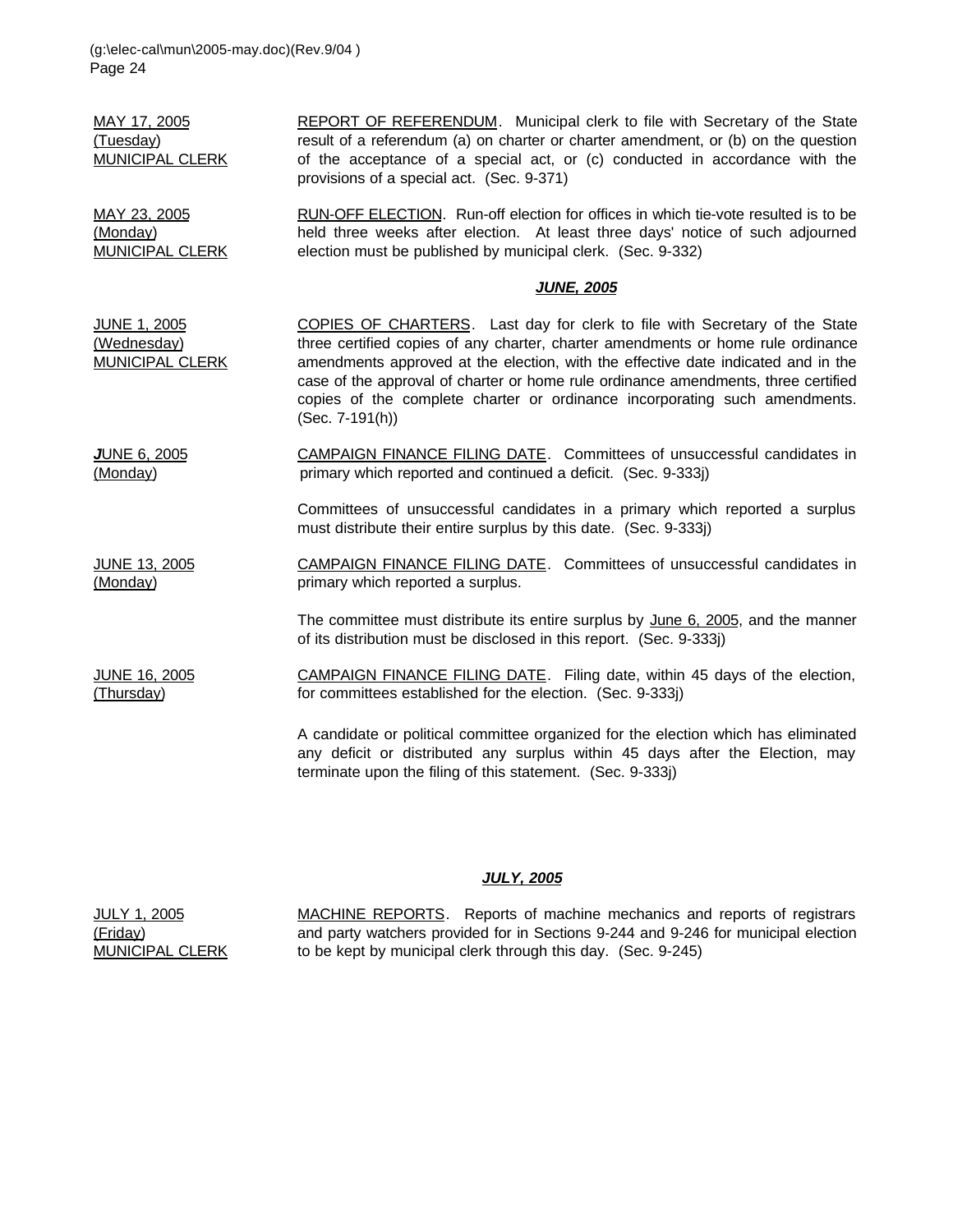| <b>JULY 5, 2005</b>                 | <b>ELECTION FORMS.</b> Municipal clerk destroys, if no contest is pending and no                                                                                                                                                                                                                                                                                                                                                                                                                                                                                                                                                                                                                                                                                                                                                                                   |
|-------------------------------------|--------------------------------------------------------------------------------------------------------------------------------------------------------------------------------------------------------------------------------------------------------------------------------------------------------------------------------------------------------------------------------------------------------------------------------------------------------------------------------------------------------------------------------------------------------------------------------------------------------------------------------------------------------------------------------------------------------------------------------------------------------------------------------------------------------------------------------------------------------------------|
| (Tuesday)<br><b>MUNICIPAL CLERK</b> | subpoena has been issued by the State Elections Enforcement Commission, the<br>following forms used at May 2, 2005 municipal election: sealed depository<br>envelopes, by district, containing inner and outer envelopes from which absentee<br>ballots have been removed, together with the contents of serially-numbered outer<br>envelopes marked "rejected"; all executed absentee ballot applications and<br>direction by registrar forms; the numerical list of serially-numbered absentee<br>envelopes issued; the list of applicants who have been issued more than one<br>absentee ballot under Sec. 9-153c; all unused printed absentee ballots; absentee<br>ballots received after the polls close; and list of absentee ballot applicants who<br>return their absentee ballots. (Secs. 9-140(e), 9-150a(f), 9-150b(f), (h) and (j), and<br>$9-153c(c)$ |
| <b>JULY 7, 2005</b><br>(Thursday)   | CAMPAIGN FINANCE FILING DATE. All committees, except state central<br>committees. The period disclosed is April 1, 2005 through June 30, 2005, except if<br>committee filed a statement on April 25, 2005, the period disclosed is April 19.<br>2005 through June 30, 2005. (Sec. 9-333j)                                                                                                                                                                                                                                                                                                                                                                                                                                                                                                                                                                          |
| <b>JULY 11, 2005</b><br>(Monday)    | <b>CAMPAIGN FINANCE FILING DATE.</b> State Central Committees. The period<br>disclosed is April 1, 2005 through June 30, 2005, except that if the State Central<br>Committee filed Statement on the 12th day preceding the May election, the period<br>disclosed is April 9, 2005 through June 30, 2005. (Sec. 9-333j)                                                                                                                                                                                                                                                                                                                                                                                                                                                                                                                                             |
|                                     | <u>AUGUST, 2005</u>                                                                                                                                                                                                                                                                                                                                                                                                                                                                                                                                                                                                                                                                                                                                                                                                                                                |
|                                     | $OMIOMIONI CHIANIOR IUIINOR OATI. Coometric models is held by the absolute$                                                                                                                                                                                                                                                                                                                                                                                                                                                                                                                                                                                                                                                                                                                                                                                        |

AUGUST 1, 2005 (Monday) CAMPAIGN FINANCE FILING DATE. Committees established for the election which reported and continued a deficit. Committees organized for the election which reported a surplus must distribute the same by this date. (Sec. 9-333j)

AUGUST 8, 2005 (Monday) CAMPAIGN FINANCE FILING DATE. Committees organized for the election which reported a surplus. The committee must distribute its entire surplus by August 1, 2005, and the manner of its distribution must be disclosed in this report. (Sec. 9- 333j)

#### *SEPTEMBER, 2005*

SEPTEMBER 6, 2005 (Tuesday) MUNICIPAL CLERK PRIMARY FORMS. Municipal clerk destroys, if no contest is pending, and no subpoena has been issued by the State Elections Enforcement Commission, the following forms used at March 7, 2005 municipal primary, if any: Sealed depository envelopes by district containing absentee ballots counted, and absentee ballot counters' notes, worksheets or written materials and record of votes cast by absentee ballot for each candidate; sealed depository envelope containing challenged ballots; affidavit of municipal clerk attesting to accuracy of endorsement of date and time of receipt of outer envelopes; and the affidavit(s) regarding municipal clerk's delivery and registrars' receipt of ballots. (Secs. 9- 140c(a) and (j), 9-150a(m), 9-150b(f), (i) and (j), and 9-232f)

#### *OCTOBER, 2005*